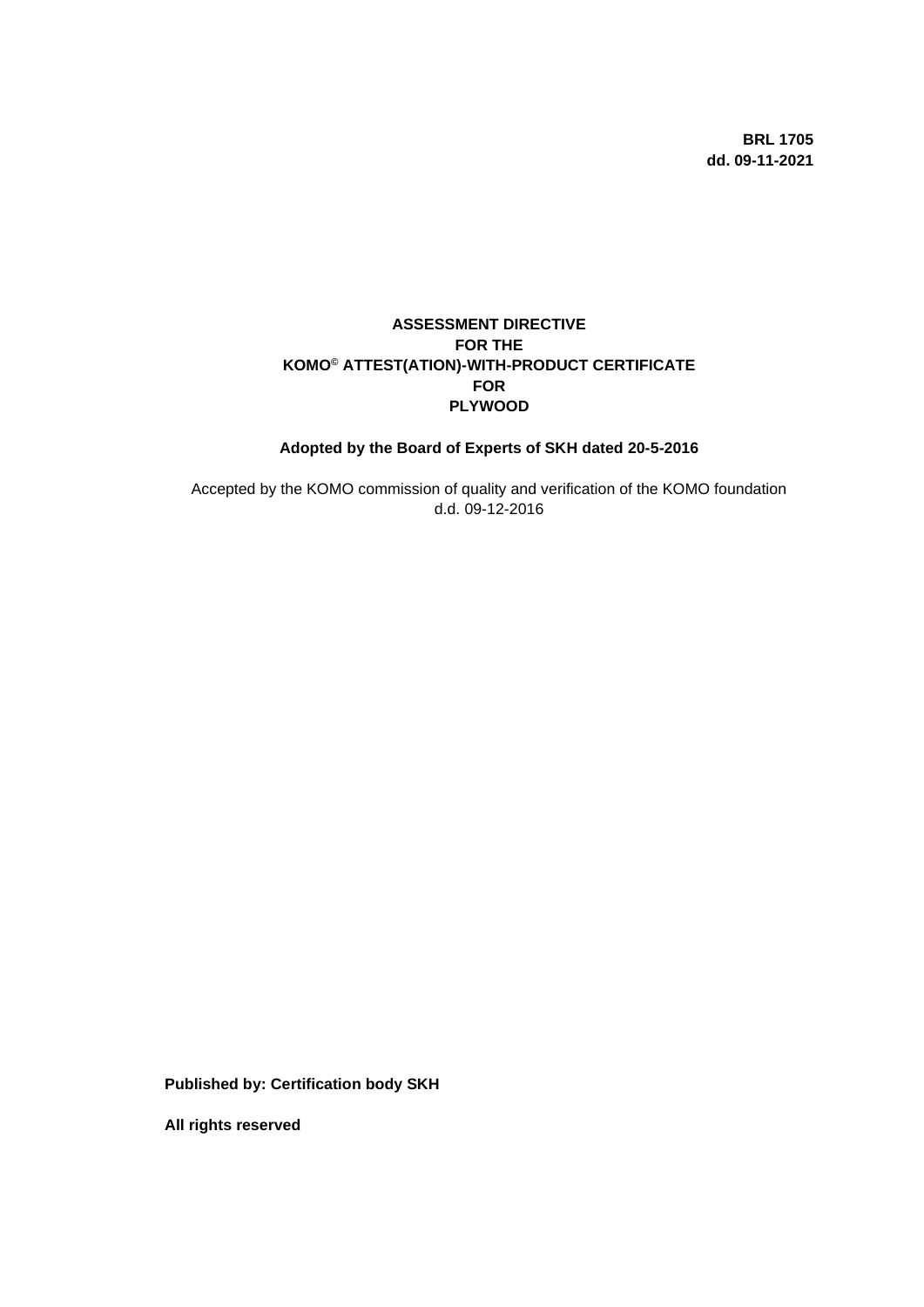GENERAL INFORMATION CONCERNING THIS PUBLICATION

This assessment directive was declared binding by the certification body SKH on 09-12-2016 in accordance with the Regulations for Certification and shall apply to the issuing of a KOMO<sup>®</sup> "Plywood" attest(ation)-with-product certificate as from 09-12-2016.

This assessment directive replaces assessment directive AD 1705 "Plywood" dated 2005-05-01 with its amendment of 31-12-2014 .

In case of doubt the Dutch version is **valid** and shall be consulted.

Publisher:



reliability with added value

Certification body SKH P.O. Box 159 NL-6700 AD Wageningen Telephone +31 (0) 317 453425 Fax +31 (0) 317 412610 E-mail [mail@skh.nl](mailto:mail@skh.nl) Website [http://www.skh.nl](http://www.skh.nl/)

In case a European harmonised technical specification is applicable to a construction product, the quality declarations of a construction product based on this Assessment Directive may not be used to replace the CE marking of that construction product and / or replace the corresponding obligatory declaration of performance.

© Certification body SKH

No part of this publication may be reproduced and/or made public by means of printing, photocopying, microfilming or by any other means whatsoever without the prior permission in writing from SKH, nor may it be used without such permission for any other purpose than that for which it was produced.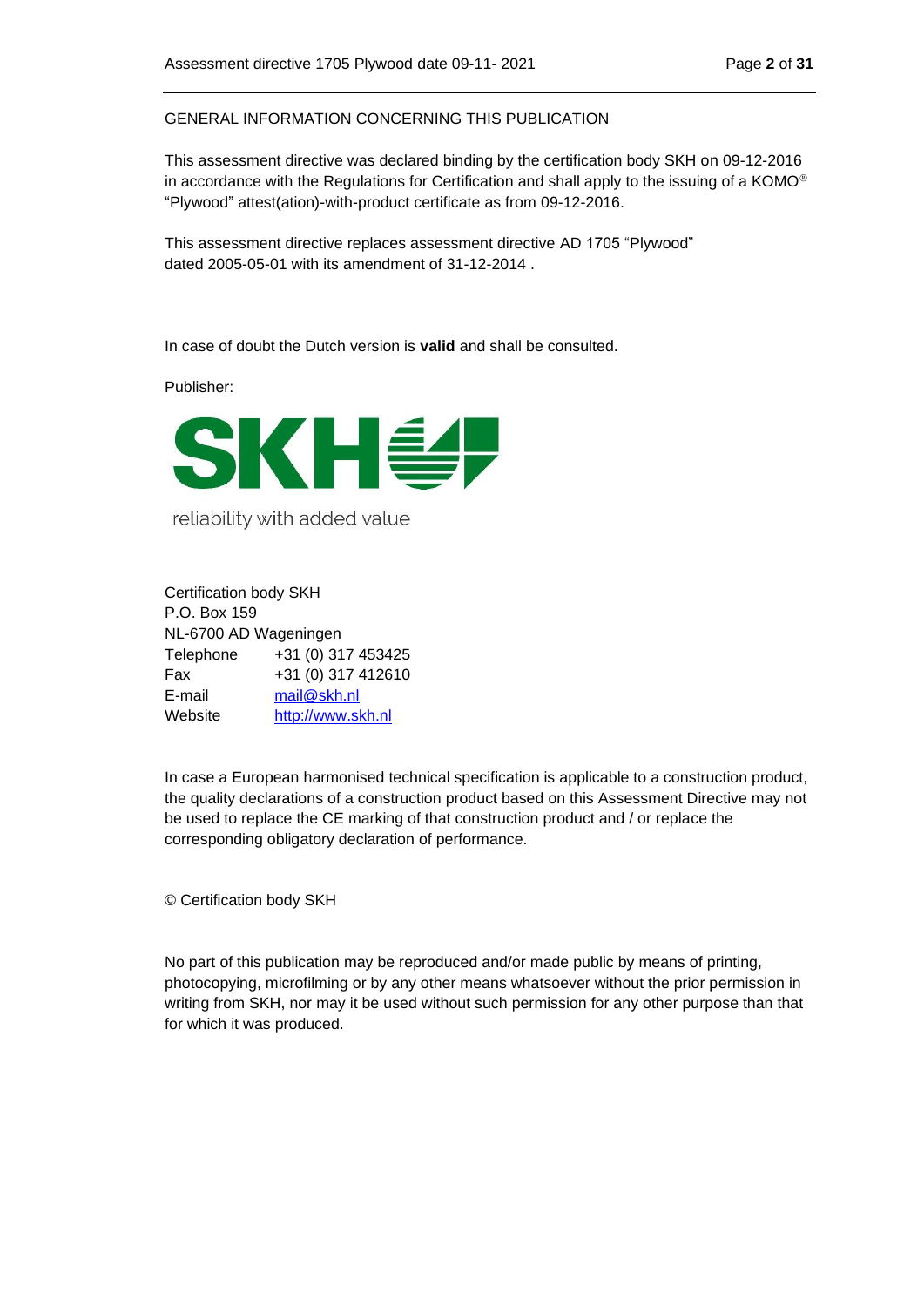| <b>Contents</b>                                      |                                                                                                                                                                                                                |                                              |
|------------------------------------------------------|----------------------------------------------------------------------------------------------------------------------------------------------------------------------------------------------------------------|----------------------------------------------|
|                                                      | <b>INTRODUCTION</b>                                                                                                                                                                                            | 5                                            |
| 1.1<br>1.2<br>1.3<br>1.4                             | General<br>Area of application<br>Relation to the European Construction Product Regulation (CPR, EU 305/2011)<br>Requirements for assessment bodies.                                                           | $\,$ 5 $\,$<br>5<br>5<br>5                   |
| 1.4.1<br>1.4.2                                       | Assessments (results) in relation to the determination of essential characteristics<br>Assessments (results) in relation to other characteristics                                                              | 5<br>5                                       |
| 1.5                                                  | Quality declaration                                                                                                                                                                                            | 6                                            |
| 2                                                    | PROCEDURE FOR OBTAINING AN ATTEST(ATION)-WITH- PRODUCT CERTIFICATE                                                                                                                                             | $\overline{7}$                               |
| 2.1<br>2.2                                           | <b>Start</b><br>Admittance inspection                                                                                                                                                                          | $\overline{7}$<br>$\overline{7}$             |
| 2.2.1<br>2.2.2                                       | Admittance inspection for the KOMO <sup>®</sup> Attest(ation) part<br>Admittance inspection for the KOMO <sup>®</sup> product certificate part                                                                 | $\overline{7}$<br>$\overline{7}$             |
| 2.3                                                  | Assessment of the quality system                                                                                                                                                                               | $\overline{7}$                               |
| 2.3.1<br>2.3.2                                       | Assessment of the quality system for the KOMO <sup>®</sup> Attest(ation) part<br>Assessment of the quality system for the KOMO® product certificate part                                                       | 7<br>$\overline{7}$                          |
| 2.4<br>2.5<br>2.6                                    | Issuing the KOMO <sup>®</sup> Attest(ation)-with-product certificate<br>Validity of the KOMO <sup>®</sup> Attest(ation)-with-product certificate<br><b>External Quality control</b>                            | 8<br>8<br>8                                  |
| 3                                                    | PERFORMANCE REQUIREMENTS BUILDING ACT, ADMISSION INSPECTION AND<br>QUALITY DECLARATION. (plywood for use in buildings)                                                                                         | 9                                            |
| 3.1                                                  | Technical building regulations regarding safety                                                                                                                                                                | 9                                            |
| 3.1.1                                                | Strength of building construction, Performance requirements, Building Act, articles 2.2, 2.3 and                                                                                                               |                                              |
| 3.1.2<br>3.1.3<br>3.1.4<br>3.1.5                     | 2.4<br>Indoors surface; Building Act article 2.67<br>Outdoor surface; Building Act article 2.68<br>Surface passable on foot; Building Act article 2.69<br>Construction part, Building Act article 2.72         | 9<br>10<br>10<br>10<br>10                    |
| 3.2                                                  | Technical building regulations regarding health                                                                                                                                                                | 11                                           |
| 3.2.1                                                | Materials; Building Act article 3.63                                                                                                                                                                           | 11                                           |
| 4                                                    | PRODUCT REQUIREMENTS                                                                                                                                                                                           | 12                                           |
| 4.1<br>4.2<br>4.3<br>4.4<br>4.5<br>4.6<br>4.7<br>4.8 | Formaldehyde emission<br>Panel thickness and dimensional deviations<br>Composition<br>Primer or pre-varnish coating (when applicable)<br>Overlay<br>Ability to paint<br>Composite plywood<br>Surface finishing | 12<br>12<br>12<br>12<br>14<br>14<br>14<br>15 |
| 4.8.1<br>4.8.2<br>4.8.3<br>4.8.4                     | Classification of plywood for the various applications<br>Surface finishing for exterior application<br>Surface finishing for use in Humid application<br>Surface finishing for interior application           | 15<br>16<br>17<br>18                         |
| 4.9<br>4.10<br>4.11<br>4.12                          | Appearance and permitted defects<br>Gaps and open defects<br>Overlaps<br>Further specifics and properties (optional)                                                                                           | 18<br>19<br>20<br>20                         |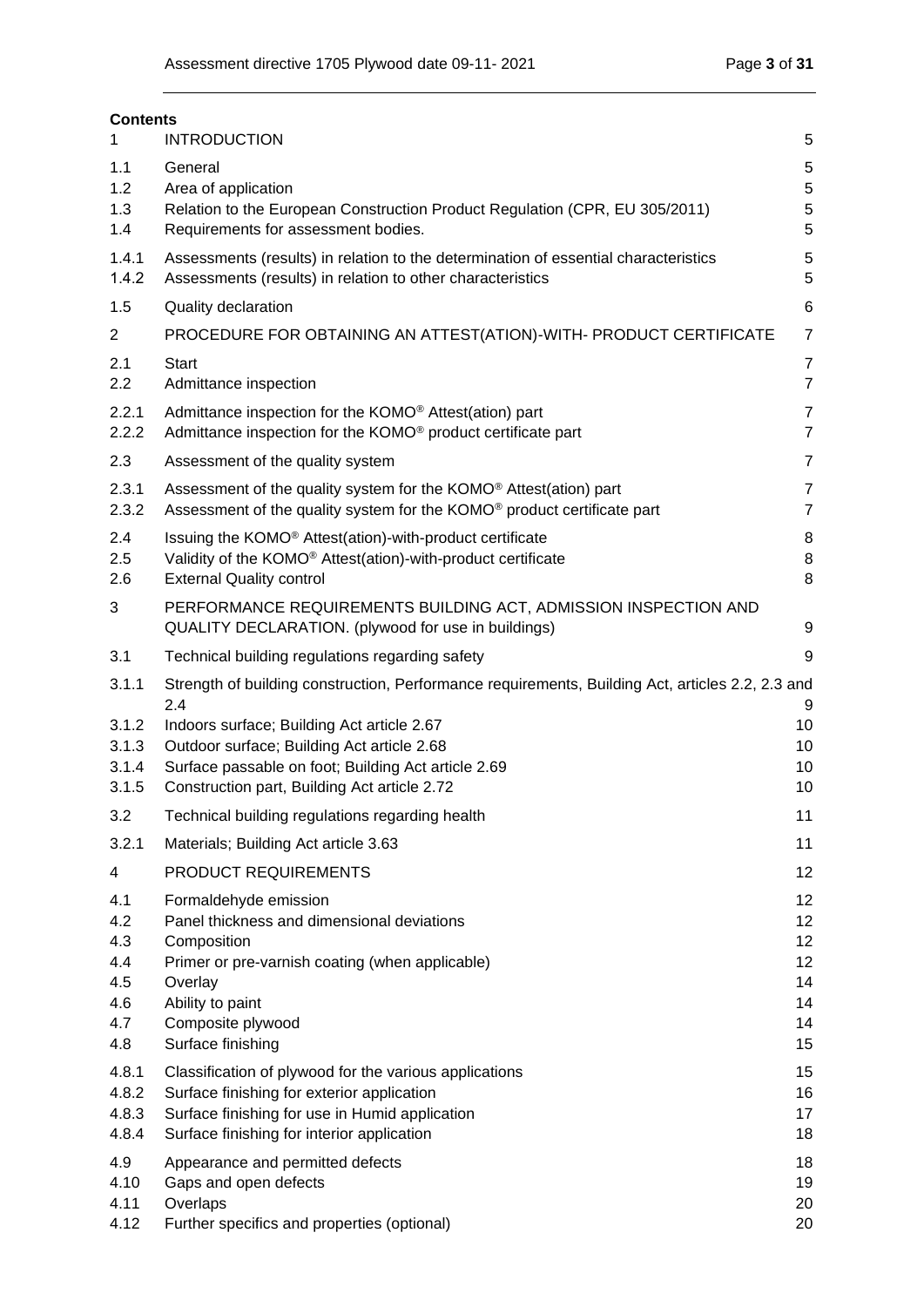| 5     | PROCESSING / APPLICATION INSTRUCTIONS                               | 22 |
|-------|---------------------------------------------------------------------|----|
| 6     | REQUIREMENTS REGARDING THE QUALITY SYSTEM                           | 23 |
| 6.1   | General                                                             | 23 |
| 6.2   | Responsibility                                                      | 23 |
| 6.3   | Manager of the quality system                                       | 23 |
| 6.4   | Quality system                                                      | 23 |
| 6.4.1 | Management of documents                                             | 23 |
| 6.4.2 | Inspection and testing                                              | 23 |
| 7     | <b>MARKING</b>                                                      | 25 |
| 8     | REQUIREMENTS TO BE MADE OF EXTERNAL INSPECTION                      | 26 |
| 8.1   | External control for the KOMO <sup>®</sup> attest(ation) part       | 26 |
| 8.2   | External control for the KOMO <sup>®</sup> product certificate part | 26 |
| 8.2.1 | In relation to the essential characteristics                        | 26 |
| 8.2.2 | In relation to the other product characteristics                    | 26 |
| 9     | REQUIREMENTS REGARDING THE CERTIFICATION BODY                       | 28 |
| 9.1   | General                                                             | 28 |
| 9.2   | Certification staff                                                 | 28 |
| 9.3   | Sanctions                                                           | 29 |
| 9.4   | Reports to the college of experts                                   | 29 |
| 10    | LIST OF DOCUMENTS REFERRED TO                                       | 30 |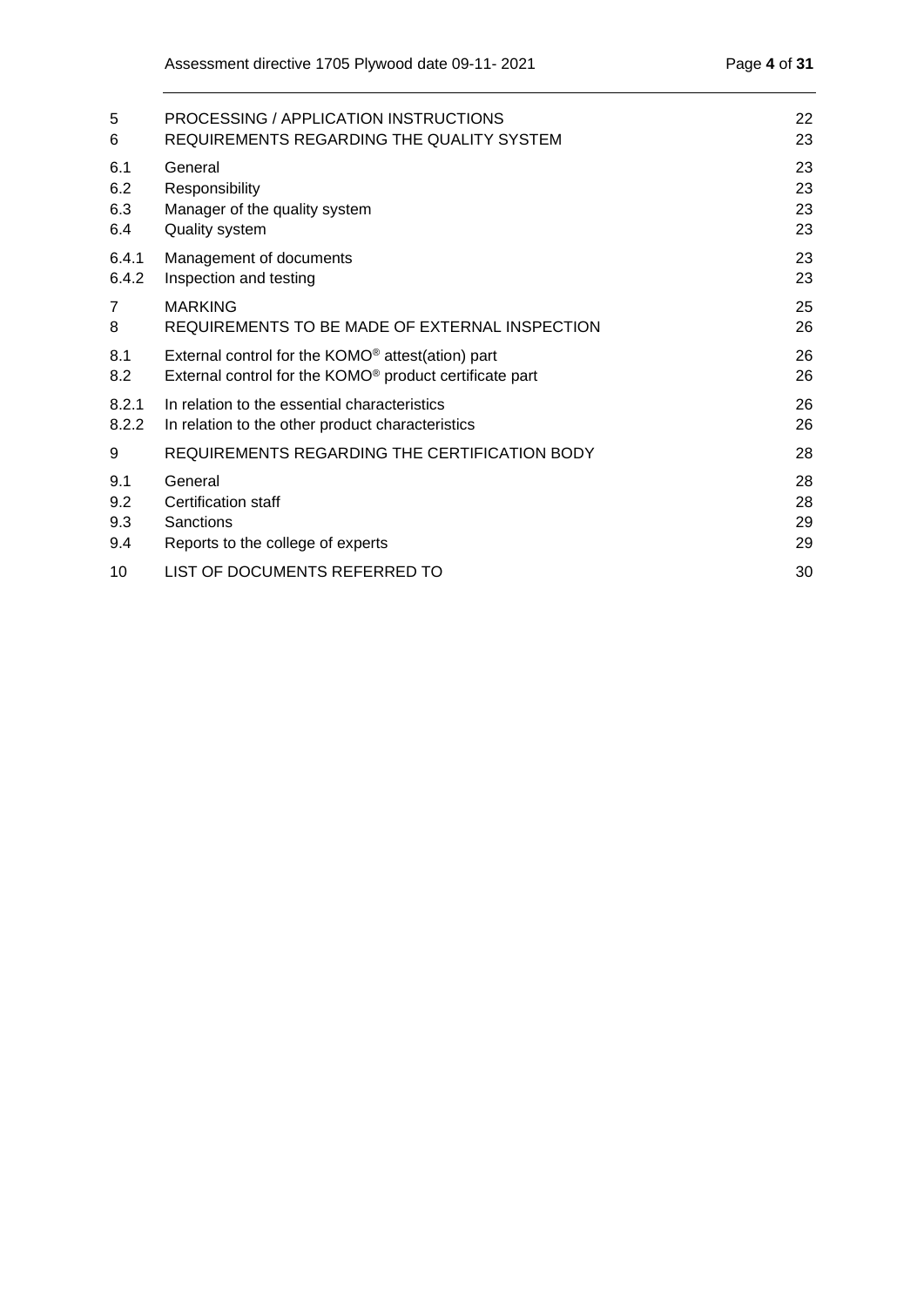### <span id="page-4-0"></span>**1 INTRODUCTION**

## <span id="page-4-1"></span>**1.1 General**

This assessment directive (AD) includes the requirements that are used in the handling of an application for, or the maintenance of, a KOMO® "Plywood" attest(ation)-with-product certificate. Furthermore, the accredited certification and attestation bodies with a KOMO® license, lay down additional requirements, in the sense of general procedure requirements of certification and attestation, as laid down in the certification and/or attestation regulations of the relevant body.

The technical area covered by this AD is E3, timber products. Requirements derived from public law legislation are listed in Chapter 3.

This assessment directive supersedes AD 1705 dated 2005-05-01 with its amendment of 31-12-2014. Existing product certificates issued on the basis of this superseded AD version keep their validity until 09-12-2017

### <span id="page-4-2"></span>**1.2 Area of application**

This assessment directive and the quality declarations relate to plywood for use in construction (structural or non-structural) and plywood for use in other applications e.g. civil engineering as well as the timber, furniture and packing industries.

## <span id="page-4-3"></span>**1.3 Relation to the European Construction Product Regulation (CPR, EU 305/2011)**

To a part of the plywood product that falls within the field of application of "permanent application in buildings and bridges", the Harmonised European Standard EN 13986 applies<sup>1</sup>.

<sup>1</sup> EN 13986 does not apply in cases of plywood in non-constructional applications

### <span id="page-4-4"></span>**1.4 Requirements for assessment bodies.**

<span id="page-4-5"></span>**1.4.1 Assessments (results) in relation to the determination of essential characteristics** In relation to the essential characteristics, as described in Annex ZA of the harmonised European standard, the relevant values will be taken from the Declaration of Performance of the producer.

#### <span id="page-4-6"></span>**1.4.2 Assessments (results) in relation to other characteristics**

In relation to other characteristics of the product, the applicant (producer/supplier), as part of the external quality control, shall supply reports of assessment institutes (e.g. test institutes or laboratories) to confirm compliance with this Assessment Directive. It shall be apparent that the reports have been elaborated by an institute that complies with the relevant accreditation standard and that the accreditation scope includes the corresponding tests. Relevant accreditation standards are:

- NEN-EN-ISO/IEC 17020 inspection bodies
- NEN-EN-ISO/IEC 17021-1 bodies providing audit + certification of management systems
- NEN-EN-ISO/IEC 17025 testing and calibration Laboratories
- NEN-EN-ISO/IEC 17065 bodies certifying products, processes and services

An assessment institute shall be deemed to meet these criteria when an accreditation certificate can be presented for the corresponding field, issued by the Dutch Accreditation Council (RvA) or an accreditation body with which the Dutch Accreditation Council has concluded an agreement of mutual acceptance. If no accreditation certificate can be presented, the certification institute will determine if the accreditation criteria are met.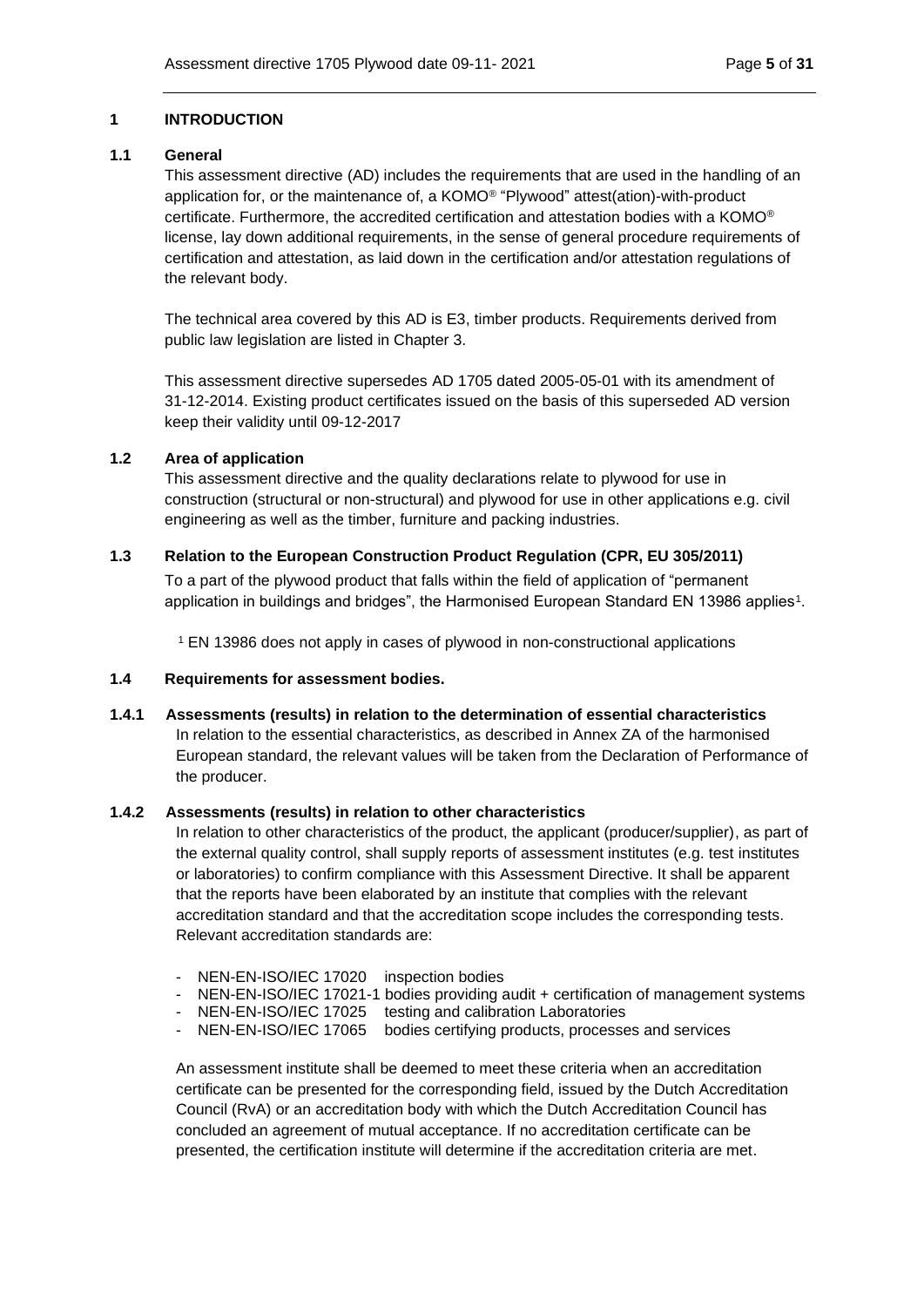## <span id="page-5-0"></span>**1.5 Quality declaration**

The KOMO® Attest(ation)-with-product certificate is issued on the basis of the KOMO procedures that are relevant fort his Assessment Directive.

Statements in this quality declaration are based on chapters 3, 4, 5 and 6

An model declaration that applies to this Assessment Directive is published on the website of the KOMO foundation (www.komo.nl). The Quality Declaration that will be issued shall comply with this example.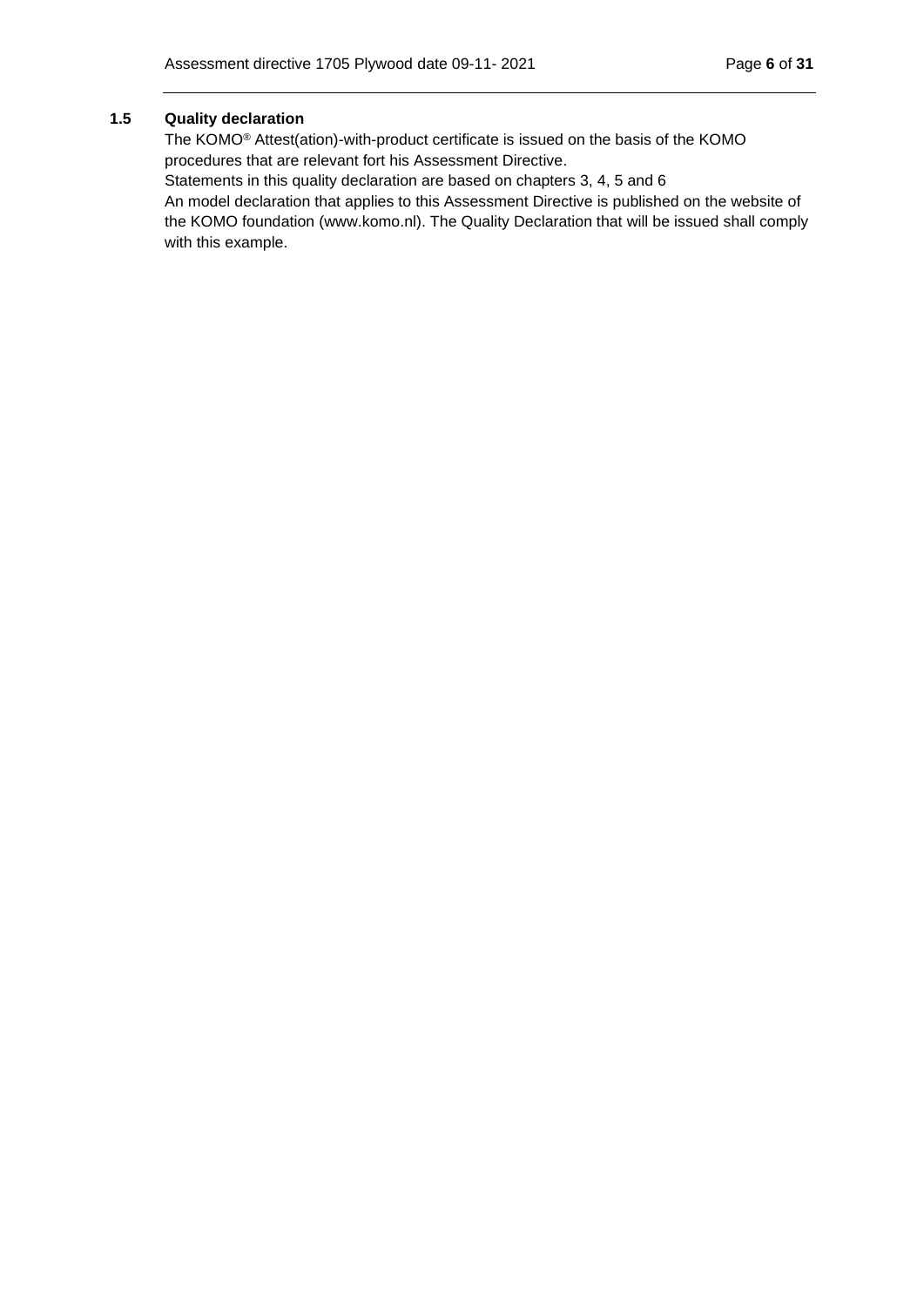### <span id="page-6-0"></span>**2 PROCEDURE FOR OBTAINING AN ATTEST(ATION)-WITH- PRODUCT CERTIFICATE**

## <span id="page-6-1"></span>**2.1 Start**

The applicant for the attest(ation)-with-product certificate provides the necessary information for the drawing up of the "technical specification". He indicates which statements have to be included in the quality declaration and provides the evidence for these statements.

### <span id="page-6-2"></span>**2.2 Admittance inspection**

### <span id="page-6-3"></span>**2.2.1 Admittance inspection for the KOMO® Attest(ation) part**

In relation to the KOMO® attest(ation) part of the Quality declaration, the certification institute implements an inspection. The Admittance inspection includes:

- Verify if the declared values of the essential characteristics (as mentioned in the declaration of performance of the applicant) are at least equivalent with the relevant requisites as prescribed in chapter 3 of this Assessment Directive.
- The certification institute assesses to what extend the other product characteristics (related to the Dutch building regulations) are equivalent, as a minimum, to the relevant conditions described in chapter 3 of this assessment Directive.
- Determine the performance in the application.

## <span id="page-6-4"></span>**2.2.2 Admittance inspection for the KOMO® product certificate part**

In relation to the KOMO® attest(ation) part of the Quality declaration, the certification institute implements an inspection. The Admittance inspection includes:

- Verify the documents that were, or will be, submitted by the applicant to determine compliance with the requirements of this assessment directive.
- Request the Declaration of performance, elaborated by the applicant, and determine if the declared essential characteristics comply with the requisites of the assessment directive.
- Determine other product characteristics according to, and determine compliance with the assessment directive in case they do not concern the essential characteristics as described in the annex ZA of the relevant European Harmonised standard(s)

#### <span id="page-6-5"></span>**2.3 Assessment of the quality system**

### <span id="page-6-6"></span>**2.3.1 Assessment of the quality system for the KOMO® Attest(ation) part**

Relating to the product characteristics (including the essential characteristics as described in the Declaration of performance elaborated in context of the European construction product directive), no assessment of the quality system will be done. However, in order to be able to issue the KOMO attest(ation), the certification institute does assess the presence and functionality of the procedure of complaints in relation to the attest(ation)

#### <span id="page-6-7"></span>**2.3.2 Assessment of the quality system for the KOMO® product certificate part**

#### **2.3.2.1 In relation to the essential characteristics**

Relating to the product characteristics (including the essential characteristics as described in the Declaration of performance elaborated in context of the European construction product directive), no assessment of the quality system and/or sampling will be done. The quality control of the essential characteristics is part of the Factory Production Control (FPC), as described in the ZA annex of the relevant European harmonised standard.

#### **2.3.2.2 In relation to the other product characteristics**

The certification institute will assess the quality system In relation to the KOMO®-product certificate part relating to the other product characteristics: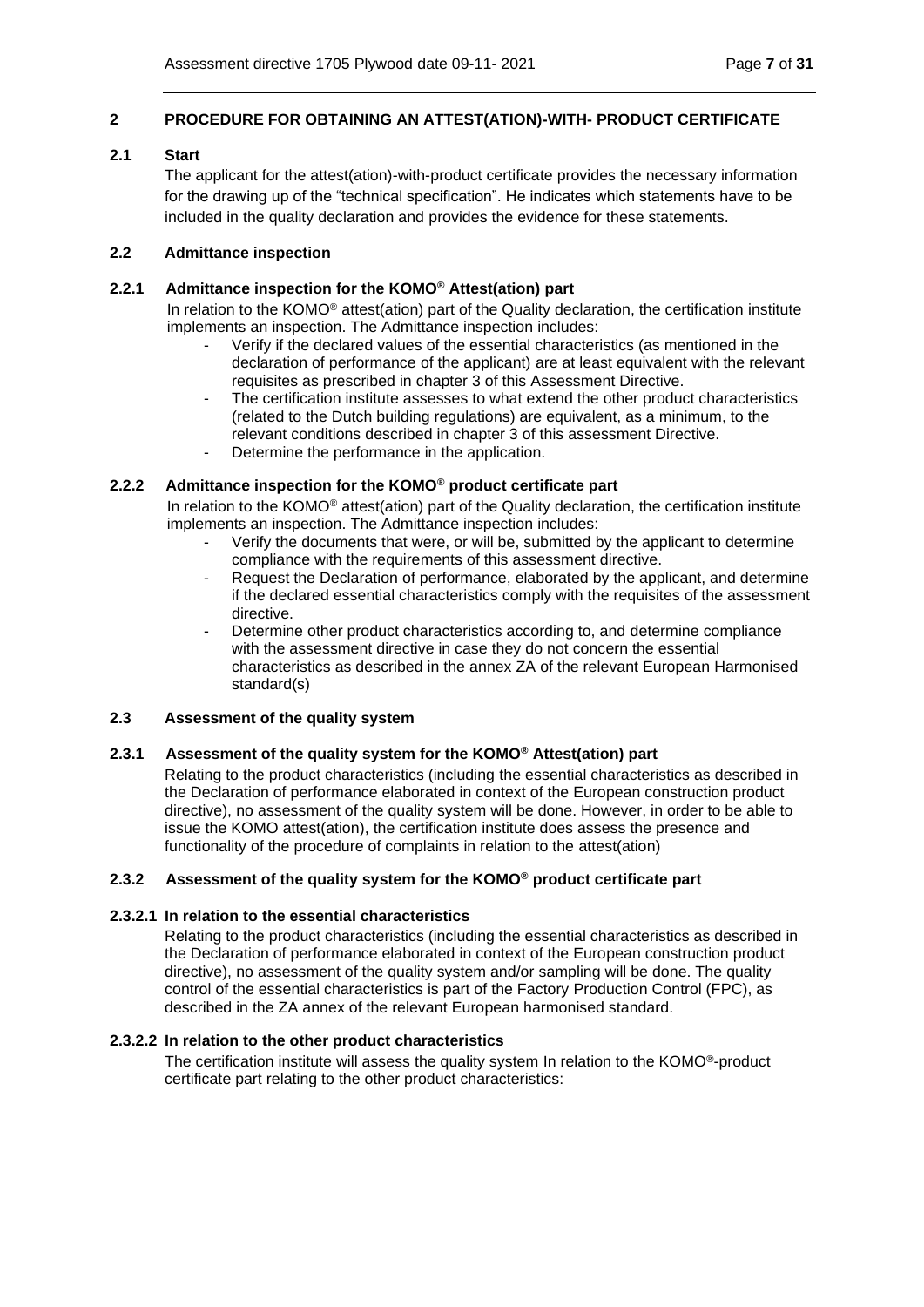The assessment includes:

• Qualification of the production process

• Qualification of the Quality system and the company's internal quality assessment schedule.

Assessment of the presence and functionality of the other obligatory procedures The certification institute shall determine if the quality system and the accompanying internal quality assessment schedule is according the requisites described in chapter 5, 6 and 7 of this assessment directive.

#### <span id="page-7-0"></span>**2.4 Issuing the KOMO® Attest(ation)-with-product certificate**

The certification institute registers the results of the assessment in a file. The file must comply with the following requisites:

• Completeness: the file addresses all the requirements stated in the directive

• Traceability: the findings on which the pronunciations are based shall be recorded in a traceable manner.

The decision concerning issuing the KOMO® Attest(ation)-with-product certificate shall be taken by a qualified decision maker who was not part of the assessment process. Based on the admittance assessment the decision maker decides if the KOMO® Attest(ation)-withproduct certificate can be issued, or if supplementary information and/or tests are required before issuing the KOMO® Attest(ation)-with-product certificate. The decision making process must be recorded and be traceable.

### <span id="page-7-1"></span>**2.5 Validity of the KOMO® Attest(ation)-with-product certificate**

The validity of the KOMO® Attest(ation)-with-product certificate is determined in the regulations of the certification institute. In case production stops (temporary), the Quality declaration will be suspended if a (temporary) stop of production occurs of more than one year, with the exception that stock of certified product is still being sold. When production restarts after more than 1 year suspension of the certificate, an extra inspection will be done to determine if the quality declaration can be maintained. The certificate will be terminated if the suspension period passes a 2 year period.

### <span id="page-7-2"></span>**2.6 External Quality control**

After issuing the KOMO® Attest(ation)-with-product certificate, the certification institute will practise inspections as described in chapter 8 of this assessment directive.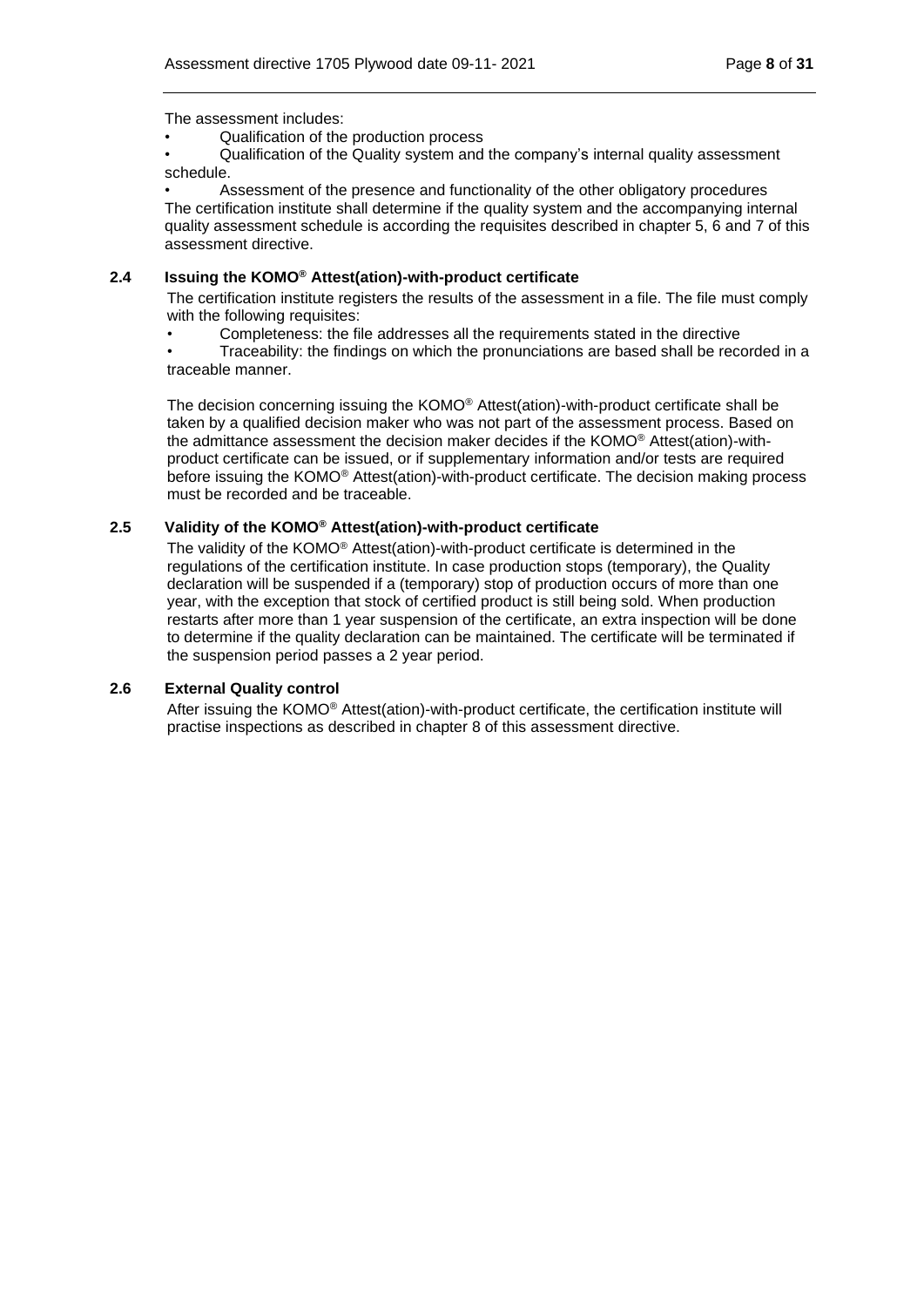# <span id="page-8-0"></span>**3 PERFORMANCE REQUIREMENTS BUILDING ACT, ADMISSION INSPECTION AND QUALITY DECLARATION. (plywood for use in buildings)**

| <b>Considered parts</b>        | dep. | Art. | Sec.    | <b>Housing</b> | <b>Residential</b> | <b>Other</b> | possible references                |
|--------------------------------|------|------|---------|----------------|--------------------|--------------|------------------------------------|
| of the Building                |      |      |         |                | building           | buildings    |                                    |
| Act                            |      |      |         |                |                    |              |                                    |
| General strength of a          | 2.1  | 2.2  |         | X              | X                  | X            | NEN-EN 1990 (incl. National annex) |
| construction (only for         |      | 2.3  | $1 - 2$ | X              | X                  | X            | NEN-EN 1991-1-1/3/4 (incl. nat.    |
| structural use)                |      | 2.4  |         | X              | X                  | X            | annex.)                            |
|                                |      |      |         |                |                    |              | NEN-EN-1995-1-1 (incl. nat. annex) |
|                                |      |      |         |                |                    |              | <b>NEN-EN 13986</b>                |
| <b>Restriction Development</b> | 2.9  | 2.67 |         | X              | x                  | x            | NEN-EN 13501-1                     |
| fire and smoke                 |      | 2.68 | $1 - 3$ | X              | X                  | X            | Ministerial regulation             |
|                                |      | 2.69 | $1 - 2$ | X              | X                  | X            |                                    |
|                                |      | 2.72 |         | X              | X                  | X            |                                    |
| Restriction presence           | 3.9  | 3.63 |         | X              | X                  | X            | Ministerial regulation             |
| harmful materials and          |      |      |         |                |                    |              |                                    |
| ionizing radiation             |      |      |         |                |                    |              |                                    |

## **Building Act Entry (new buildings)**

### *Remarks*

- **1.** *In the Building Act Entry the Building Act requirements are stated. Certified plywood that complies with the requirements for new buildings also comply with the requirements for remodelling. Because of this, the requirements for remodelling have not been elaborated further.*
- **2.** *According to the mentioned Building Act Entry, below the different Building Act paragraphs*  have been elaborated more in detail. Unless otherwise mentioned, all paragraphs apply to all *three types of constructions (housing, residential buildings and other buildings).*

### <span id="page-8-1"></span>**3.1 Technical building regulations regarding safety**

GENERAL STRENGTH OF THE BUILDING CONSTRUCTION, BUILDING ACT, SECTION 2.1 (FACULTATIVE)

## <span id="page-8-2"></span>**3.1.1 Strength of building construction, Performance requirements, Building Act, articles 2.2, 2.3 and 2.4**

Building constructions in which plywood is applied, have to comply with the performance requirements as stated in Building Act articles 2.2, 2.3, section 1-2, and article 2.4, section 1.

#### **Limiting value**

A construction does not collapse during the designed lifespan considering the fundamental and extraordinary load combinations as stated in NEN-EN 1990.

#### **Method of determination**

It will be determined if the declared (method of the calculation of the) performances of construction elements composed with plywood, are correct considering the different types of loads and load combinations, determined according table 1 of the mentioned Eurocodes and/or NEN standard. With this is verified for which applications the plywood is qualified.

Table 1

| Type of<br>construction | <b>Loads according</b>                                      | <b>Declarations</b><br>determined<br>according |
|-------------------------|-------------------------------------------------------------|------------------------------------------------|
| Timber construction     | NEN-EN 1990 <sup>*</sup> & NEN-EN 1991-1-1/3/4 <sup>*</sup> | NEN-EN 1995-1-1*                               |

\* including national annex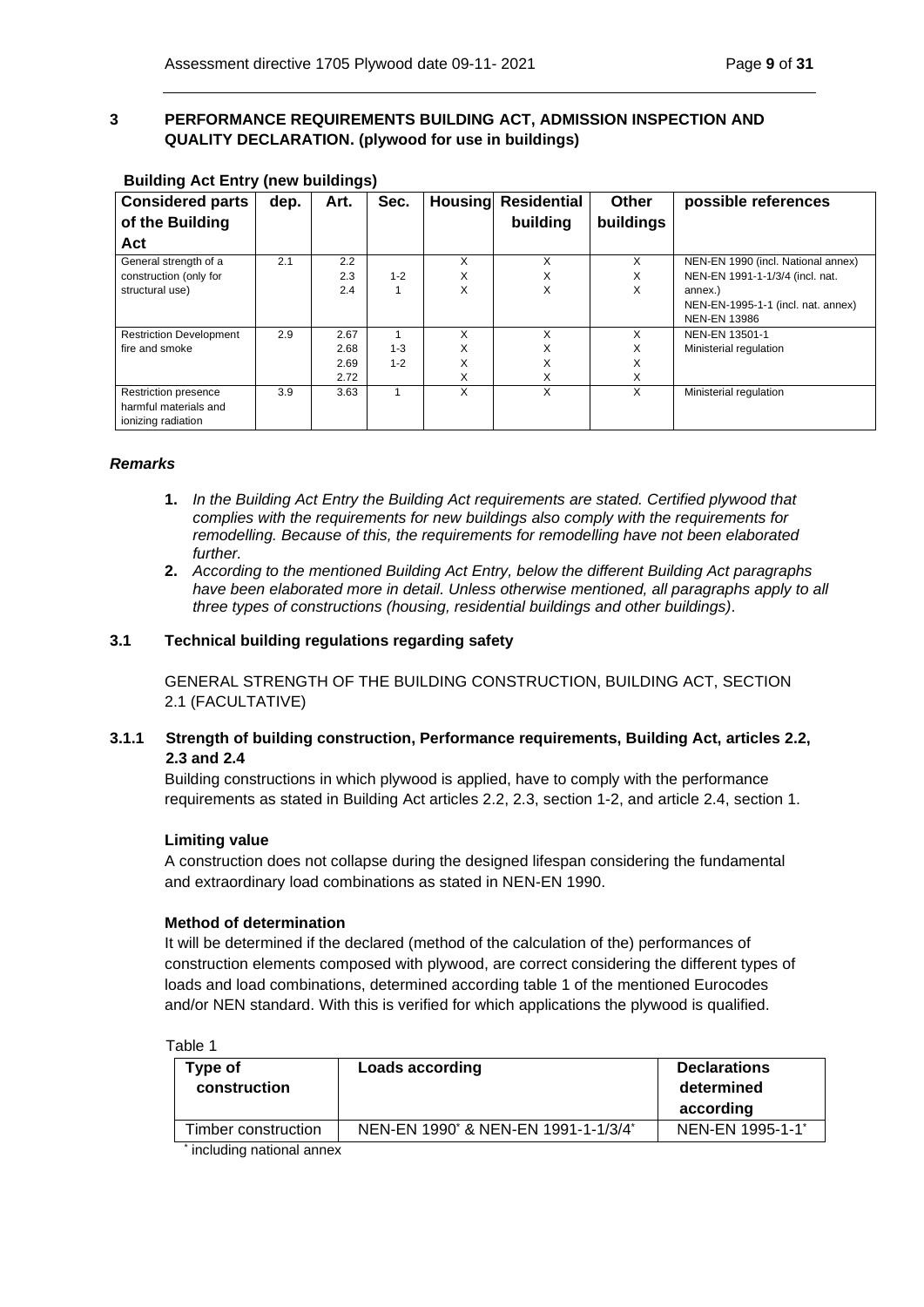## **Admittance inspection / Attest(ation)**

The certification institute is allowed to assess examples of applications to determine if the limiting values are in compliance in relation to the Dutch building regulations. The Declaration of performance, elaborated by the applicant, is used to determine if the declared strength properties comply with the principles as they are applied in the application examples. The attest(ation) states that the product complies with the requirement.

RESTRICTION OF THE DEVELOPMENT OF FIRE AND SMOKE, BUILDING ACT SECTION 2.9

### <span id="page-9-0"></span>**3.1.2 Indoors surface; Building Act article 2.67**

The side of a construction part that is adjacent to the indoor atmosphere shall comply with the performance requirements as stated in Building Act article 2.67, section 1.

### **Limiting value**

The classes should comply at least with fire class D and smoke class s2.

### **Admittance inspection / Attest(ation)**

The certification institute verifies, by using the declaration of performance elaborated by the applicant, if the declared fire and smoke production class of the plywood complies with the requirements stated in the Dutch building regulation for building sidings, elaborated of plywood, adjacent to an interior environment. The Attest(ation) states that the product complies with the requirement.

### <span id="page-9-1"></span>**3.1.3 Outdoor surface; Building Act article 2.68**

The side of a construction part that is adjacent to the outdoor atmosphere shall comply with the performance requirements as stated in Building Act article 2.68, sections 1-3.

#### **Limiting value**

The classes should comply at least with fire class D.

#### **Admittance inspection / Attest(ation)**

The certification institute verifies, by using the declaration of performance elaborated by the applicant, if the declared fire and smoke production class of the plywood complies with the requirements stated in the Dutch building regulation for building sidings, elaborated with plywood, adjacent to an exterior environment. The Attest(ation) states that the product complies with the requirement.

#### <span id="page-9-2"></span>**3.1.4 Surface passable on foot; Building Act article 2.69**

The top side of a floor meant for bearing people, stairs or slope that are adjacent to an indoor atmosphere shall comply with the performance requirements as stated in Building Act article 2.69, sections 1-2.

#### **Limiting value**

The classes should comply at least with fire class  $D_{fl}$  and smoke class  $S1_{fl}$ .

#### **Admittance inspection / Attest(ation)**

The certification institute verifies, by using the declaration of performance elaborated by the applicant, if the declared fire and smoke production class of the plywood complies with the requirements stated in the Dutch building regulation for the top side of a floor meant for bearing people, stairs or slope that are adjacent to an indoor atmosphere, elaborated with plywood. The Attest(ation) states that the product complies with the requirement.

## <span id="page-9-3"></span>**3.1.5 Construction part, Building Act article 2.72**

Construction parts shall comply with the performance requirements of Building Act article 2.72 in relation to the restriction of propagation of fire and smoke.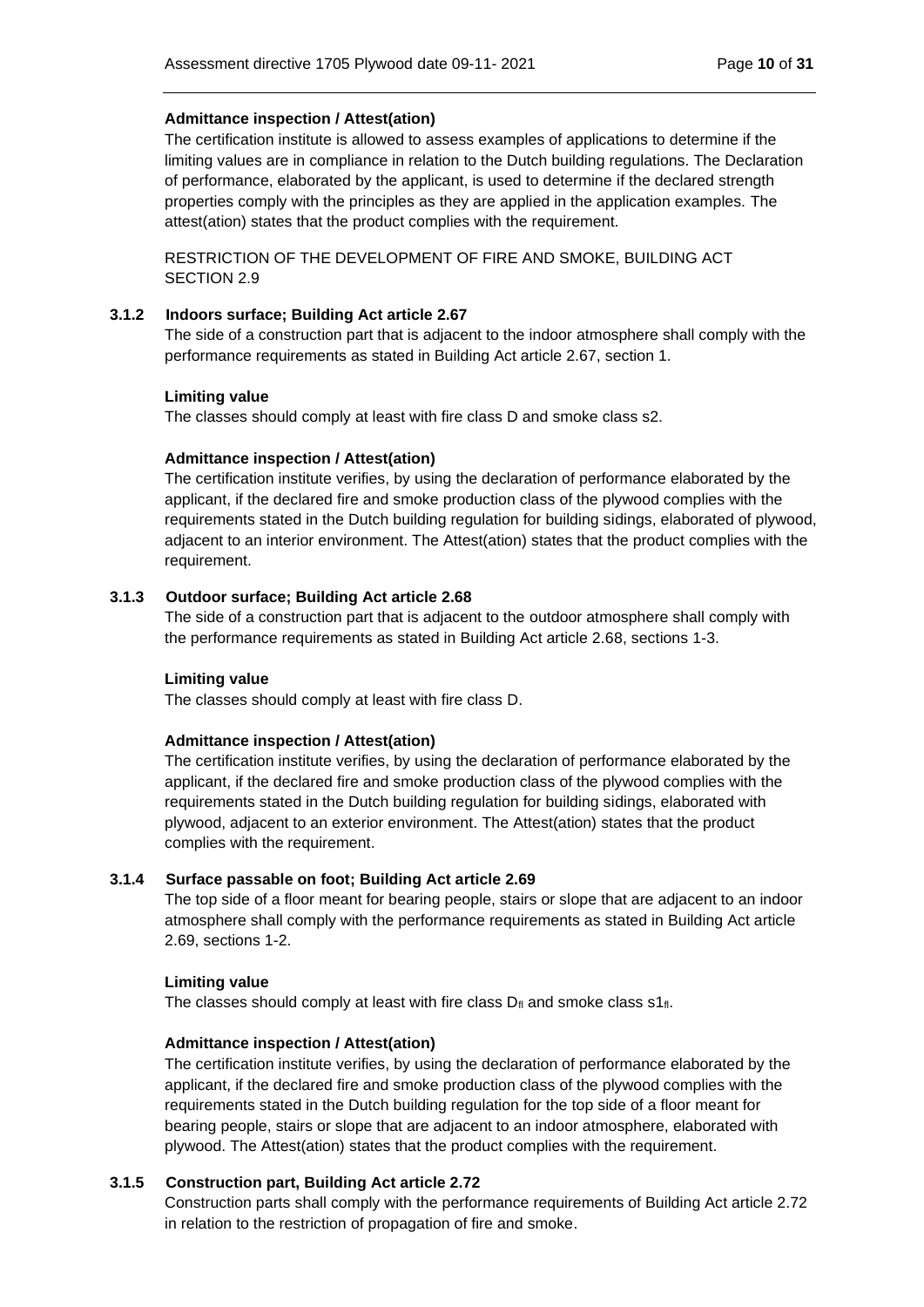### **Limiting value**

Limiting values can be given my Ministerial regulations.

#### **Determination method**

Limiting values are determined according the determination method indicated by ministerial regulations.

### **Admittance inspection / Attest(ation)**

The Attest(ation) does not state anything on this subject (yet). This article has been included for informative purposes because of the obligation of the supplier, under the terms of the Dutch Civil Code, to care and report.

## <span id="page-10-0"></span>**3.2 Technical building regulations regarding health**

RESTRICTION OF THE PRESENCE OF HARMFULL SUBSTANCES AND IONISING RADIATION, BUILDING ACT SECTION 3.9 (FACULTATIVE)

### <span id="page-10-1"></span>**3.2.1 Materials; Building Act article 3.63**

Materials from which toxic or harmful substances can be emitted or from which ionising radiation can originate shall comply with the performance requirements as stated in Building Act article 3.63, section 1.

### **Limiting value**

Limiting values can be given my Ministerial regulations.

### **Determination method**

Limiting values are determined according the determination method indicated by ministerial regulations.

#### **Admittance inspection / Attest(ation)**

The Attest(ation) does not state anything on this subject (yet). This article has been included for informative purposes because of the obligation of the supplier, under the terms of the Dutch Civil Code, to care and report.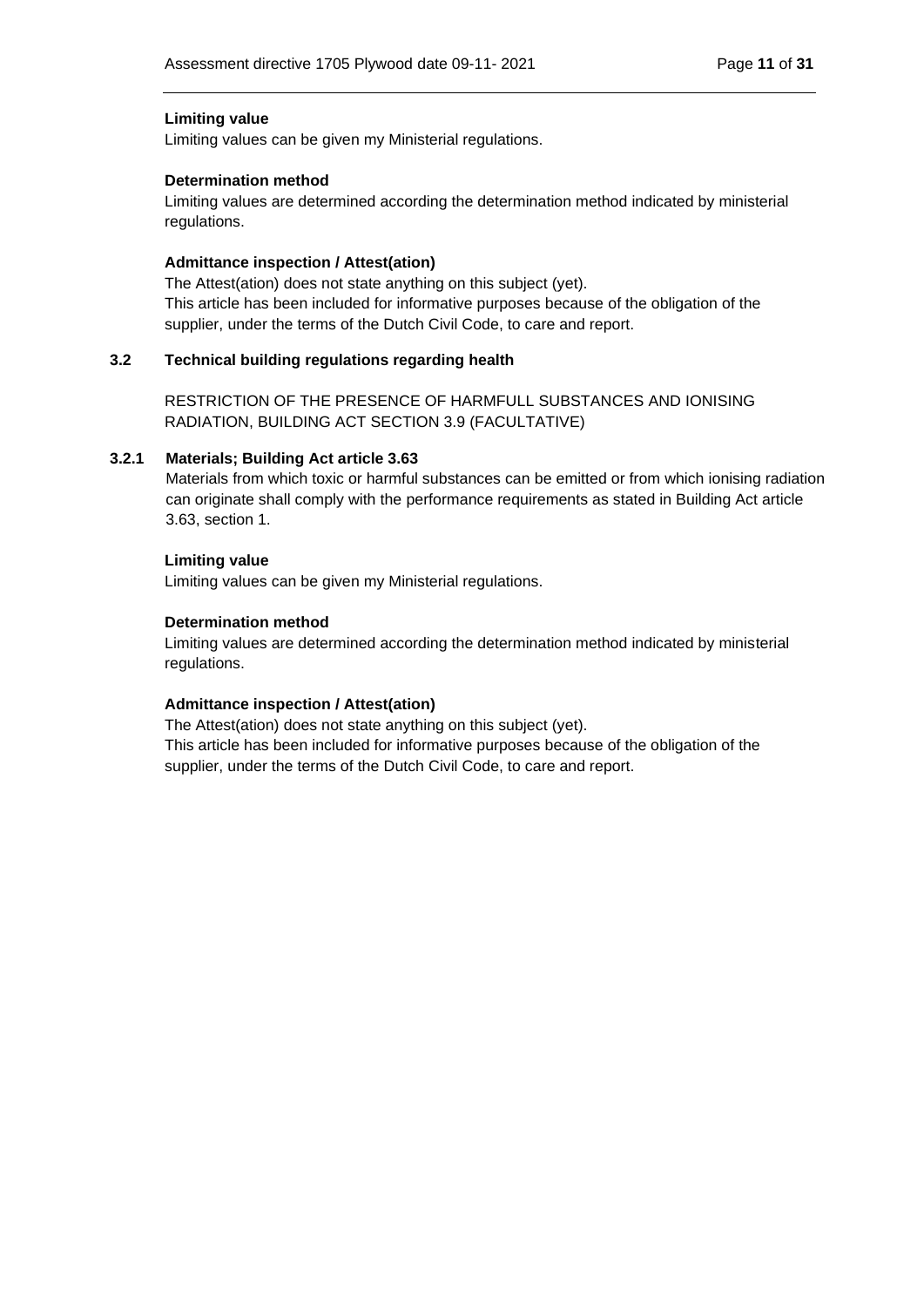### <span id="page-11-0"></span>**4 PRODUCT REQUIREMENTS**

#### <span id="page-11-1"></span>**4.1 Formaldehyde emission**

#### **Limiting value**

The plywood shall comply with a formaldehyde emission of class E1 determined as described in the European harmonized standard EN 13986 + relevant and up to date annexes of the standard.

#### **(Initial) inspection / Product certificate**

The certification institute verifies, by using the declaration of performance elaborated by the applicant, if the declared Formaldehyde emission complies with the requirements in this Assessment Directive. The product certificate states that the product complies with the requirement.

### <span id="page-11-2"></span>**4.2 Panel thickness and dimensional deviations**

#### **Performance requirement**

The plywood should comply with the stated thickness and the maximum stated dimensional deviations as set down in EN 315.

#### **Determination method**

Assessments are performed to establish whether the stated thickness and dimensional deviations comply with those set down in EN 315.

#### **(Initial) inspection / Product certificate**

The product certificate states the thickness(es).

#### <span id="page-11-3"></span>**4.3 Composition**

#### **Performance requirement**

The composition of the plywood in principle is veneer sheets applied crosswise to one another with the thicknesses stated in Tables 3, 4 and 5. The sheet must have a mirrored composition at all times. Any deviations are permitted only in consultation with and with the approval of the certification body.

#### **Determination method**

Assessments are performed to establish whether the stated composition complies.

#### **Admittance inspection / Product certificate**

The product certificate states the number of veneer sheets of the plywood. If the composition deviates and/or in the event of a composite plywood (see Section [4.7\)](#page-13-2), then this should be stated in the product certificate.

#### <span id="page-11-4"></span>**4.4 Primer or pre-varnish coating (when applicable)**

#### **Performance requirement**

A primer or pre-varnish coating applied to the plywood should comply with the requirements as described in the AD 0806 and underlying standards and publications.

#### **Determination method**

As described in the AD 0806, a primer coating is tested in accordance with the requirements described in the AD 0814 and a pre-varnish coating in accordance with the requirements described in the AD 0817.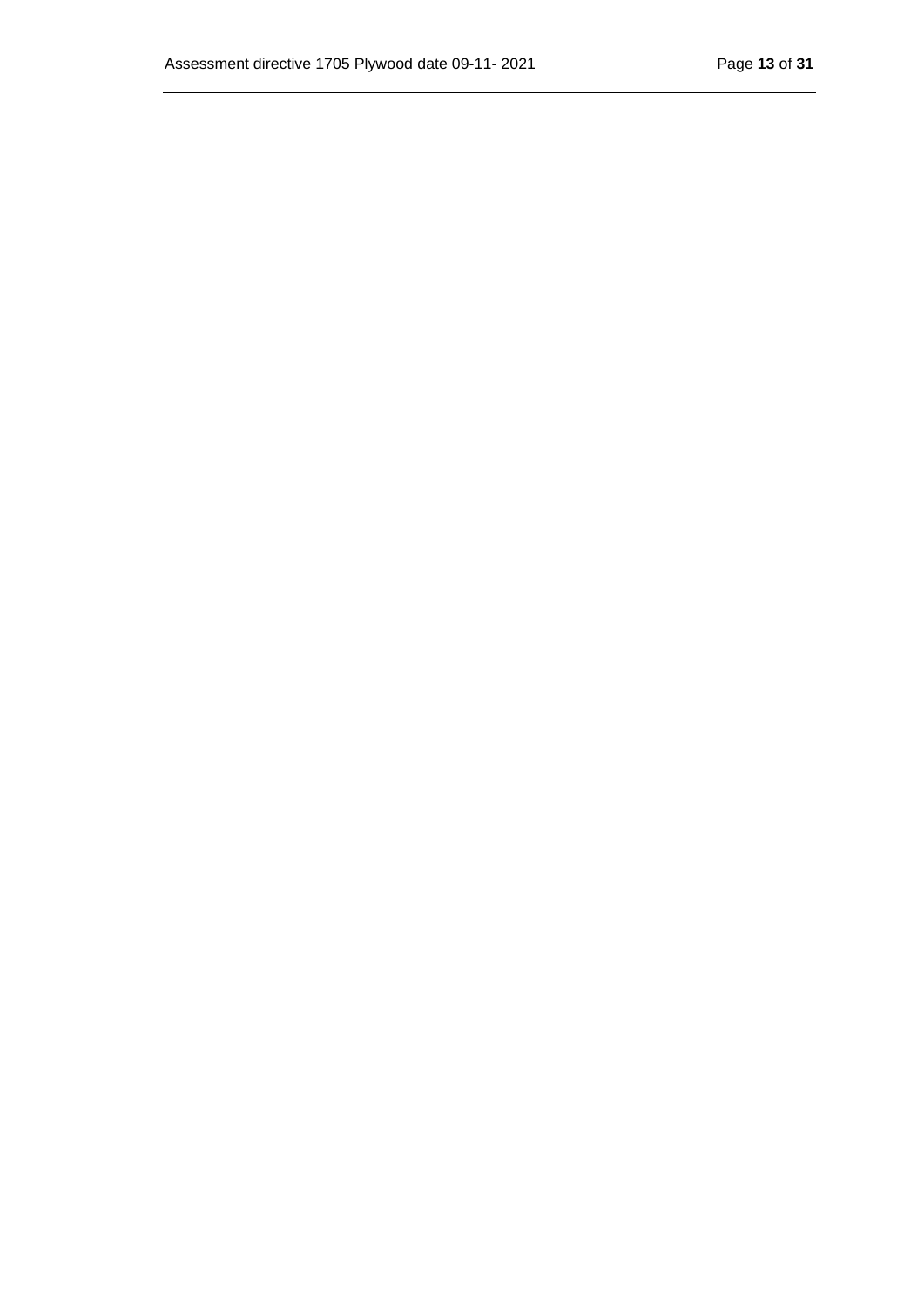#### **Admittance inspection / Product certificate**

The product certificate states that the primer coating complies with the requirements of the AD 0814, or that the pre-varnish coating complies with the requirements of the AD 0817.

#### <span id="page-13-0"></span>**4.5 Overlay**

The plywood producer shall provide detailed information regarding the overlay to the certification body.

#### **Bonding Quality**

#### **Performance requirement**

The bonding quality between wood and overlay should comply with the requirements as described in PS1-09.

### **Determination method**

An assessment is performed to establish whether the adhesion of the overlay, determined according to PS1-09, is correct.

### **Admittance inspection / Product certificate**

The product certificate gives the following information on the overlay:

- Type
- Colour
- Weight (g/m2)
- Composition of the overlay

### <span id="page-13-1"></span>**4.6 Ability to paint**

Ability to paint is only applicable in the case of plywood with a primer, pre-varnish coating or overlay.

#### **Performance requirement**

The certificate holder is obliged to provide information about the ability to paint her product so that the party performing the final finishing of the plywood can base the finishing on this information.

This information can also consist of a direct reference to the producer overlay, primer or prevarnish coating and provides all relevant product information including brand name, producer's website and other detailed, product-specific information.

This information should always be publicly available in the English language.

#### **Determination method**

A assessment is performed to establish whether the certificate holder complies with the above-mentioned points.

#### **Admittance inspection / Product certificate**

The product certificate states the location of the above-mentioned information.

#### <span id="page-13-2"></span>**4.7 Composite plywood**

As well as veneer, the inclusion of materials other than wood in the composition of plywood is allowed, in which case it is known as "composite plywood".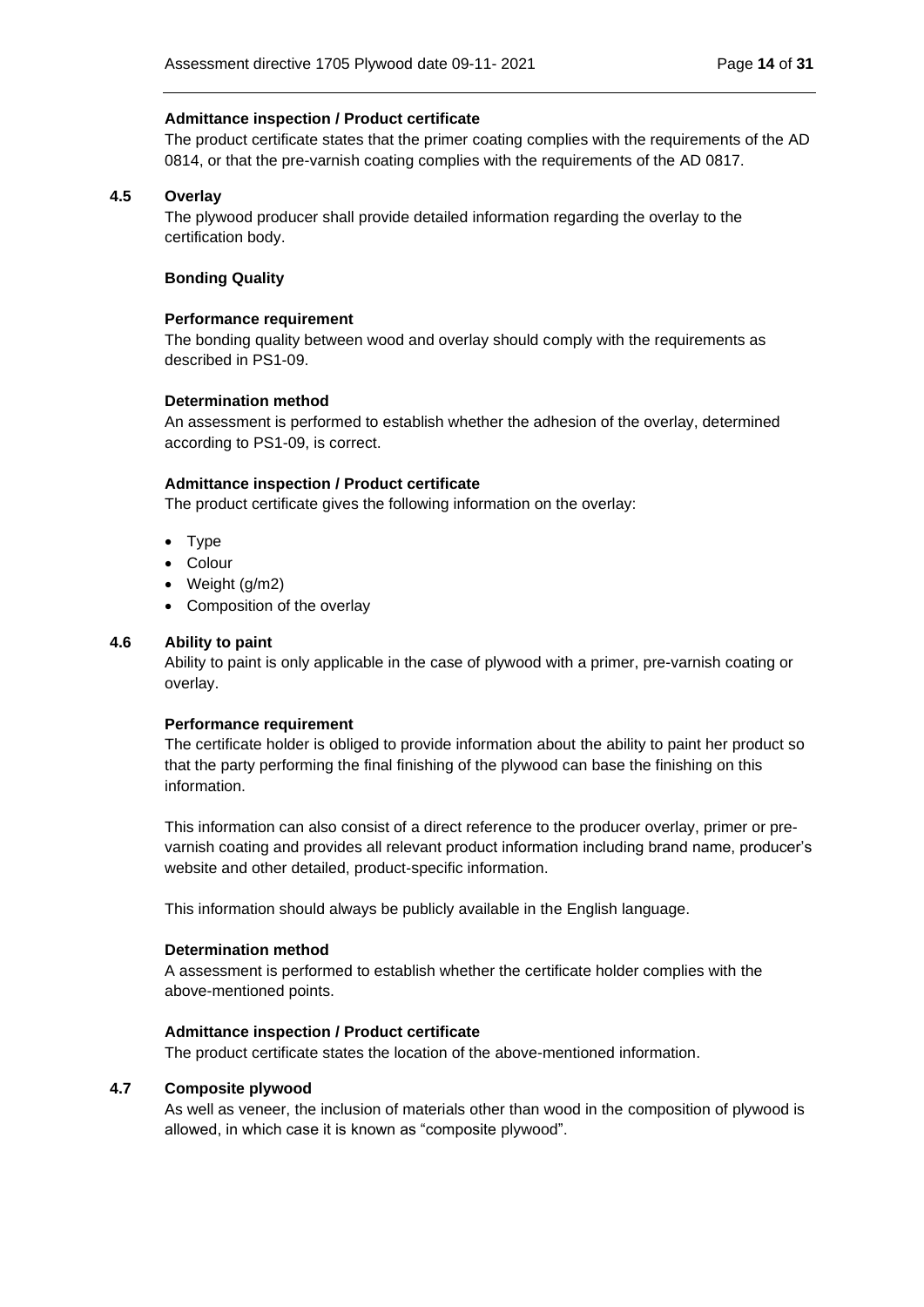### **Performance requirement**

- The thickness of the layer of non-wood material may not exceed the maximum permitted veneer thickness as stated in Tables 3, 4 and 5.
- A maximum of 50% of the volume of the end product may be made up of non-wood products.
- 1 (veneer) layer may contain no more than 1 material type.
- The face/ back veneer must be made of wood (not including overlays).
- The bonding quality between the wood and the non-wood material must be at least equal to the bonding quality between two veneer sheets or rupture must take place within the non-wood material.
- Specific applications for the composite plywood can give rise to the formulation of extra requirements for the product.

### **Determination method**

A assessment is performed to establish whether the bonding quality between the wood and the non-wood material is correct, in accordance with EN 314-2. The other above-mentioned requirements are verified.

### **Admittance inspection / Product certificate**

The product certificate states, and describes in detail, the non-wood material.

### <span id="page-14-0"></span>**4.8 Surface finishing**

### <span id="page-14-1"></span>**4.8.1 Classification of plywood for the various applications**

| Table 2            |                   |                                                                                                                   |
|--------------------|-------------------|-------------------------------------------------------------------------------------------------------------------|
| <b>Application</b> | <b>KOMO Class</b> | Application examples / description                                                                                |
| Exterior           |                   | Boat building, transparent finish and other weather exposed<br>applications with superior aesthetic requirements. |
| Exterior           | 2                 | Façade & cladding and other weather exposed applications with<br>high aesthetic requirements                      |
| Exterior           | 3                 | General use, façade & cladding and other weather exposed<br>applications with average aesthetic requirements      |
| Humid              | 4                 | Suitable for general humid / covered exterior applications<br>(Hardwood)                                          |
| Humid              | 5                 | Suitable for general humid / covered exterior applications<br>(Softwood)                                          |
| Interior           | 6                 | Interior, dry applications with high aesthetic requirements like<br>decorative internal fitting, wall lining      |
| Interior           |                   | Interior, dry applications with average aesthetic requirements                                                    |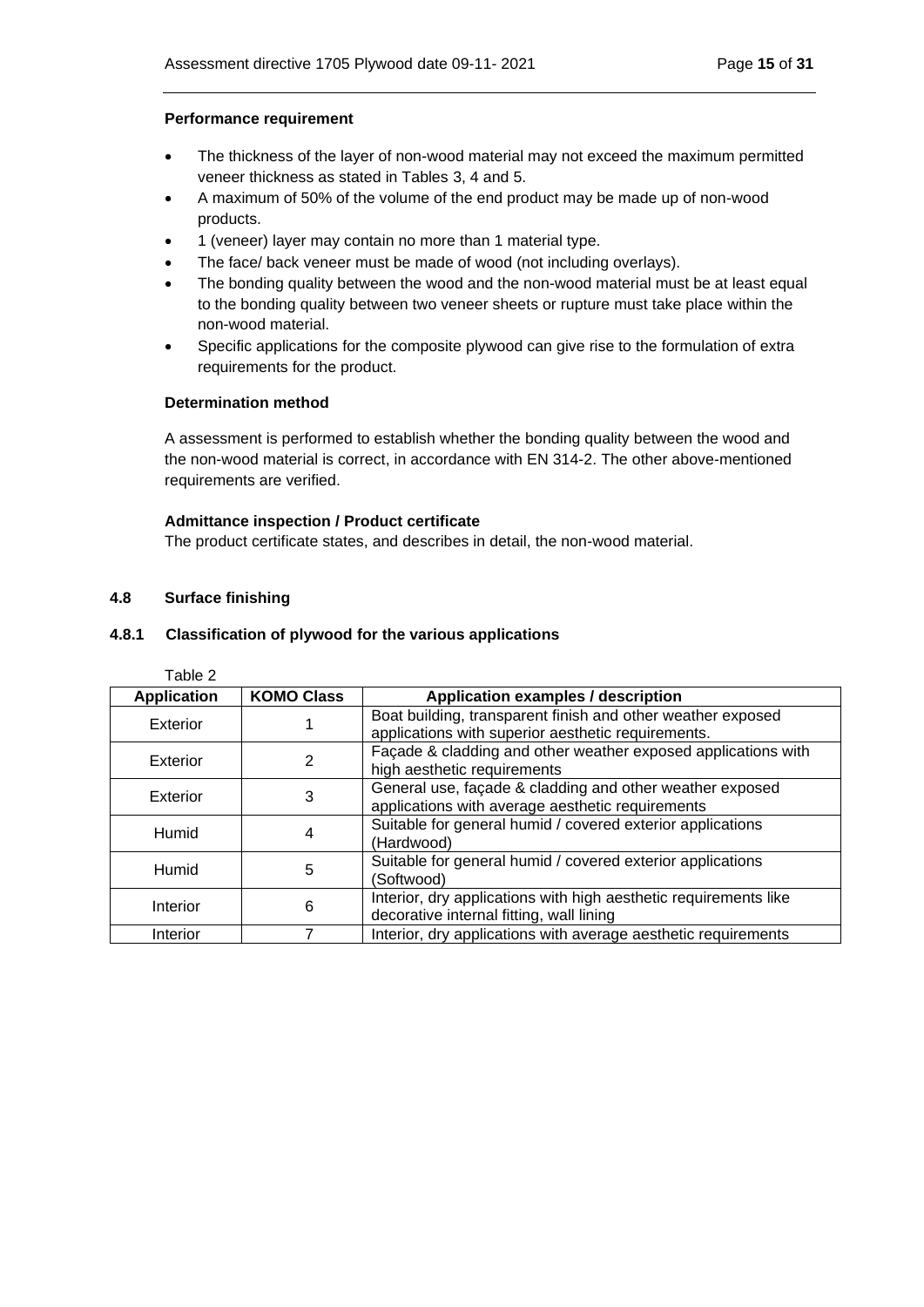# <span id="page-15-0"></span>**4.8.2 Surface finishing for exterior application**

| able |  |
|------|--|
|------|--|

|                                                                                                      | <b>Class</b> | 1                                     |                                                                            | 3                                                                                                       |  |  |
|------------------------------------------------------------------------------------------------------|--------------|---------------------------------------|----------------------------------------------------------------------------|---------------------------------------------------------------------------------------------------------|--|--|
| <b>Requirements</b>                                                                                  |              |                                       | $\mathbf{2}$                                                               |                                                                                                         |  |  |
| Veneer wood species                                                                                  |              | Makoré, sapele, sipo,<br>okoumé, Teak | Makoré, sapele, sipo,<br>okoumé, Teak                                      | Makoré, sapele, sipo, okoumé,<br>birch, meranti, keruing and<br>softwood <sup>1)</sup>                  |  |  |
| Face-side: Min. quality<br>outer ply according to EN<br>635-2 (hardwood) & EN<br>635-3 (softwood)    |              | Е<br>Joints not allowed               | Ш<br>Joints not allowed                                                    | $\mathbf{H}$<br>Joints not allowed                                                                      |  |  |
| Back-side: Min. quality<br>outer ply according to EN<br>635-2 (hardwood) & EN<br>635-3 (softwood) 4) |              | 2<br>Joints not allowed               | 2<br>$   2\rangle$<br>Joints allowed (max. 4 per m.)<br>Joints not allowed |                                                                                                         |  |  |
| Face-side: in case the<br>plywood is coated or<br>overlaid by the plywood<br>producer                |              | 2<br>Joints not allowed               | 2<br>Joints not allowed                                                    | 2<br>Joints allowed (max. 4 per m.)                                                                     |  |  |
| Surface of face ply                                                                                  |              | Sanded (minimum<br>120 grit)          | Sanded or smooth<br>(minimum 120 grit)                                     | Sanded or smooth (minimum<br>120 grit)                                                                  |  |  |
| Min. thickness outer plies<br>after sanding 5)                                                       |              | $1.0 \text{ mm}$                      | $0.8$ mm                                                                   | $0.8$ mm                                                                                                |  |  |
| Max. thickness outer<br>plies after sanding 5)                                                       |              | $1.5 \text{ mm}$                      | $1.5$ mm                                                                   | $1.5$ mm                                                                                                |  |  |
| Max. thickness inner<br>plies                                                                        |              | $3,0$ mm                              | 3.0 mm $^{3)}$                                                             | 3.0 mm $^{3)}$                                                                                          |  |  |
| Gaps                                                                                                 |              | See Table 6                           | See Table 6                                                                | See Table 6                                                                                             |  |  |
| Overlaps                                                                                             |              | See Table 7                           | See Table 7                                                                | See Table 7                                                                                             |  |  |
| Bonding quality *                                                                                    |              | class 3, EN 314-2 *                   | class 3, EN 314-2 *                                                        | class 3, EN 314-2 *                                                                                     |  |  |
| Other defects                                                                                        |              | No open defects<br>under face ply     | No open defects<br>under face ply                                          | Defects under face ply max<br>5mm wide and 150 mm long or<br>max 15 mm diameter allowed<br>on Back-side |  |  |

1) Plywood of birch, meranti, keruing and softwood is allowed provided it has an overlay

2) If the plywood is to be used with two face sides (e.g. doors) the veneer quality requirements for the face side mentioned in the table above,

apply to both sides of the plywood.

3) For panels up to and including 12 mm thick, one internal ply of up to 4 mm is allowed

4) Differences in the quality between the top veneers of the face-side and back-side of the plywood is only allowed if the backside is clearly and recognizably marked

5) The thickness of the top-veneer shall be uniform across the whole plywood panel.

Supplementary requirements class 1, 2 and 3: All inner plies are of the same durability class (according EN 350-2) as the outer ply and restricted to the mentioned wood species. Marks as a result from sanding are not allowed. The use of adhesive tape in the plywood is not allowed.

Note: The use of veneers that are produced from steamed round wood is preferred. Steaming of wood results in less tension in the veneers and reduces the chances of splits and tares, thus increasing the overall quality of the plywood and increasing the production efficiency.

\* based on the Declaration of performance (DOP) of the plywood producer.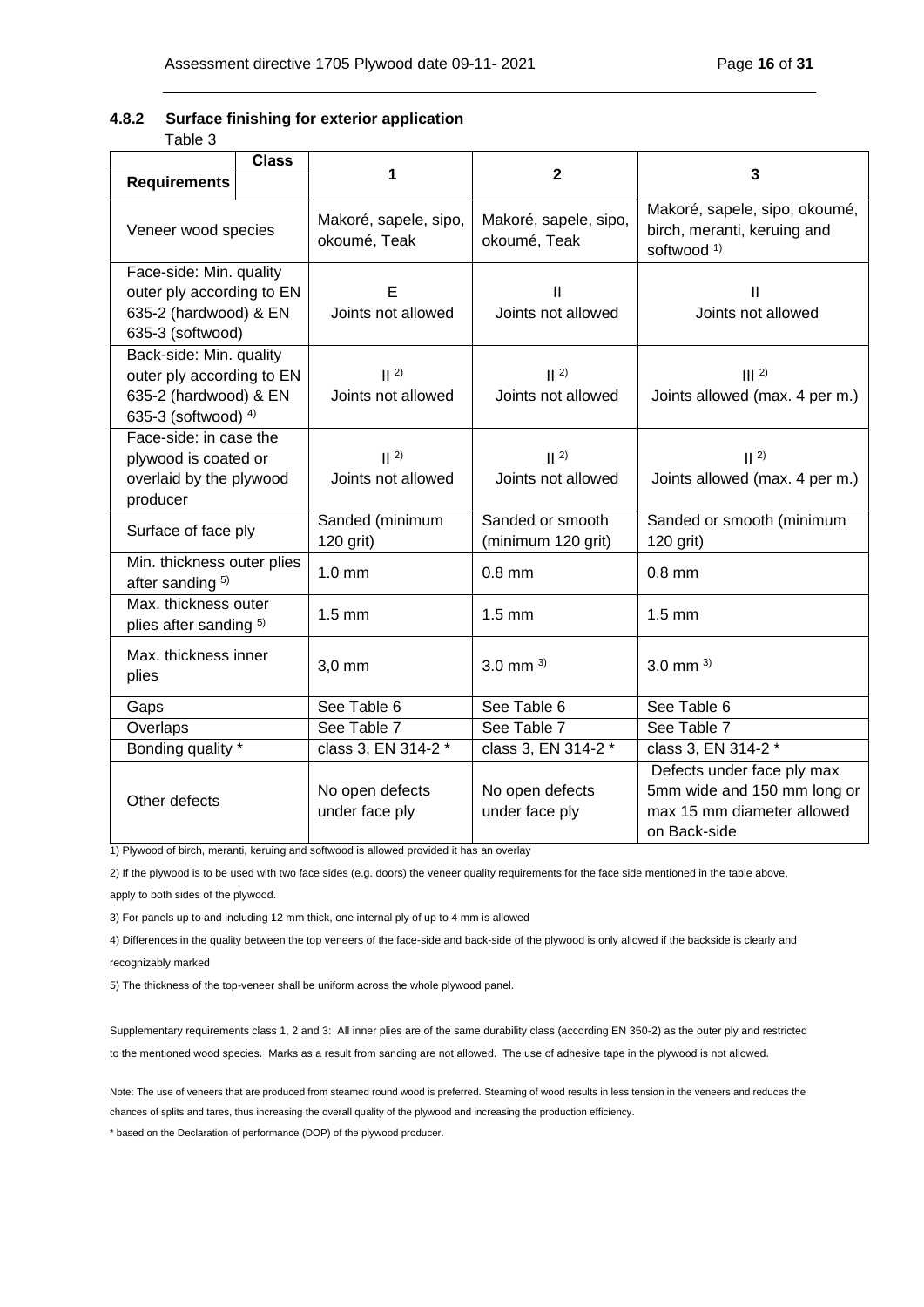### <span id="page-16-0"></span>**4.8.3 Surface finishing for use in Humid application**

## Table 4

| <b>Class</b>                                                                                         |  | 4                                                                                  | 5                                                                                                       |  |
|------------------------------------------------------------------------------------------------------|--|------------------------------------------------------------------------------------|---------------------------------------------------------------------------------------------------------|--|
| <b>Requirements</b>                                                                                  |  |                                                                                    |                                                                                                         |  |
| Veneer wood species                                                                                  |  | Hardwood                                                                           | Softwood                                                                                                |  |
| Face-side: Min. quality outer ply<br>according to EN 635-2 (hardwood) &<br>EN 635-3 (softwood)       |  | Ш<br>Joints not allowed                                                            | Ш<br>Joints not allowed                                                                                 |  |
| Back-side: Min. quality outer ply<br>according to EN 635-2 (hardwood) &<br>EN 635-3 (softwood) $1$ ) |  | $\parallel$   2)<br>Joints allowed (max. 4 per<br>m.)                              | $\parallel$   2)<br>Joints allowed (max. 4 per m.)                                                      |  |
| Surface of face ply                                                                                  |  | Sanded                                                                             | Sanded                                                                                                  |  |
| Min. thickness outer plies after sanding                                                             |  | $0.8$ mm                                                                           | $0.8$ mm                                                                                                |  |
| Max. thickness outer plies after<br>sanding                                                          |  | $2$ mm                                                                             | 3 mm                                                                                                    |  |
| Max, thickness internal veneers                                                                      |  | $3.5 \text{ mm}$                                                                   | 4 mm                                                                                                    |  |
| Gaps                                                                                                 |  | See Table 6                                                                        | See Table 6                                                                                             |  |
| Overlaps                                                                                             |  | See Table 7                                                                        | See Table 7                                                                                             |  |
| Bonding quality *                                                                                    |  | class 2, EN 314-2 *                                                                | class 2, EN 314-2 *                                                                                     |  |
| Other defects                                                                                        |  | Defects under face ply max<br>5mm wide and 150 mm<br>long or max 15 mm<br>diameter | Defects under face ply max<br>5mm wide and 150 mm long or<br>max 15 mm diameter allowed<br>on Back-side |  |

1) Differences in the quality between the top veneers of the face-side and back-side of the plywood is only allowed if the backside is clearly and recognizably marked

2) If the plywood is to be used with two face sides (e.g. doors) the veneer quality requirements for the face side mentioned in the table above, apply to both sides of the plywood

Note: The use of veneers that are produced from of steamed round wood is preferred. Steaming of wood results in less tension in the veneers and reduces the chances of splits and tares, thus increasing the overall quality of the plywood and increasing the production efficiency.

\* based on the Declaration of performance (DOP) of the plywood producer.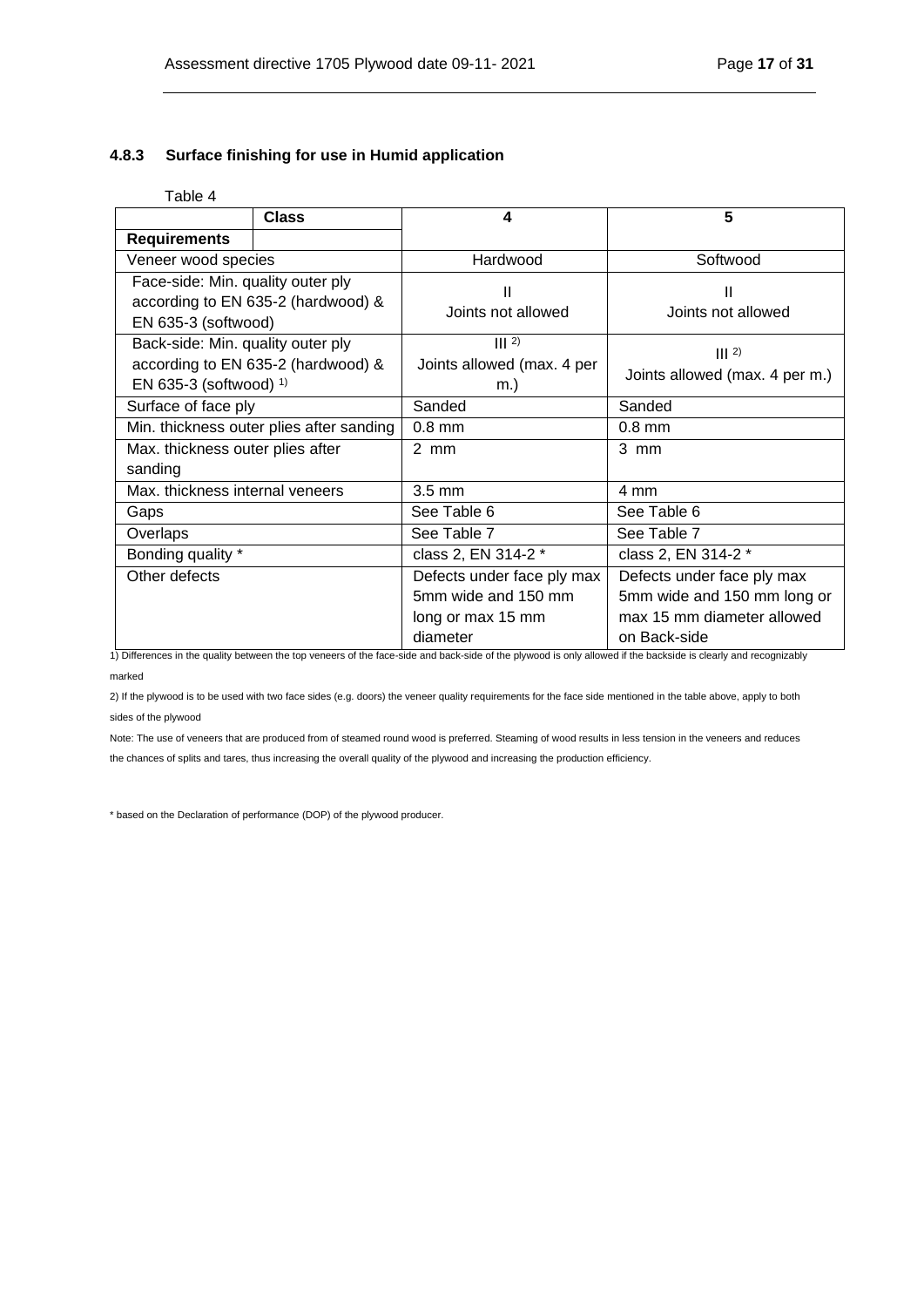#### <span id="page-17-0"></span>**4.8.4 Surface finishing for interior application**

#### Table 5

|                                                                                                | <b>Class</b>                       | 6                                 |                                                                                                         |
|------------------------------------------------------------------------------------------------|------------------------------------|-----------------------------------|---------------------------------------------------------------------------------------------------------|
| <b>Requirements</b>                                                                            |                                    |                                   |                                                                                                         |
| Veneer wood species                                                                            |                                    | No requirements                   | No requirements                                                                                         |
| Face-side: Min. quality outer ply<br>according to EN 635-2 (hardwood) &<br>EN 635-3 (softwood) |                                    | Е<br>Joints not allowed           | Ш<br>no joints allowed                                                                                  |
| Back-side: Min. quality outer ply                                                              |                                    | $\parallel$   2)                  | $\mathbf{III}$ 2)                                                                                       |
|                                                                                                | according to EN 635-2 (hardwood) & | Joints allowed (max 4 per         | Joints allowed (max 4 per                                                                               |
| EN 635-3 (softwood) $1$                                                                        |                                    | meter)                            | meter)                                                                                                  |
| Surface of face ply                                                                            |                                    | Sanded (minimum grit 120)         | Sanded and smooth                                                                                       |
|                                                                                                |                                    |                                   | (minimum grit 120)                                                                                      |
| Thickness of veneers                                                                           |                                    | No requirement<br>No requirement  |                                                                                                         |
| Gaps                                                                                           |                                    | See Table 6                       | See Table 6                                                                                             |
| Overlaps                                                                                       |                                    | See Table 7                       | See Table 7                                                                                             |
| Bonding quality *                                                                              |                                    | class 1, EN 314-2 *               | class 1, EN 314-2 *                                                                                     |
| Other defects                                                                                  |                                    | No open defects under face<br>ply | Defects under face ply max<br>5mm wide and 150 mm long<br>or max 15 mm diameter<br>allowed on Back-side |

1) Differences in the quality between the top veneers of the face-side and back-side of the plywood is only allowed if the backside is clearly and recognizably marked

2) if the plywood is to be used with two face sides (e.g. doors) the veneer quality requirements for the face side mentioned in the table above, apply to both sides of the plywood

Note: The use of veneers that are produced from of steamed round wood is preferred. Steaming of wood results in less tension in the veneers and reduces the chances of splits and tares, thus increasing the overall quality of the plywood and increasing the production efficiency.

\* based on the Declaration of performance (DOP) of the plywood producer.

#### <span id="page-17-1"></span>**4.9 Appearance and permitted defects**

#### **Performance requirement**

The quality of the outer plies of the plywood should comply with the requirements of EN 635-2 for hardwood and EN 635-3 for softwood for the quality stated in the surface finish tables 3 to 5. For the other quality requirements, please refer to the requirements in Tables 3 to 5.

#### **Determination method**

An assessment is performed to establish whether the appearance and any defects at least comply with the requirements as described in EN 635-2 for hardwood and EN 635-3 for softwood and Tables 3, 4 and 5.

#### **Admittance inspection / Product certificate**

The product certificate states the class code in accordance with Table 2.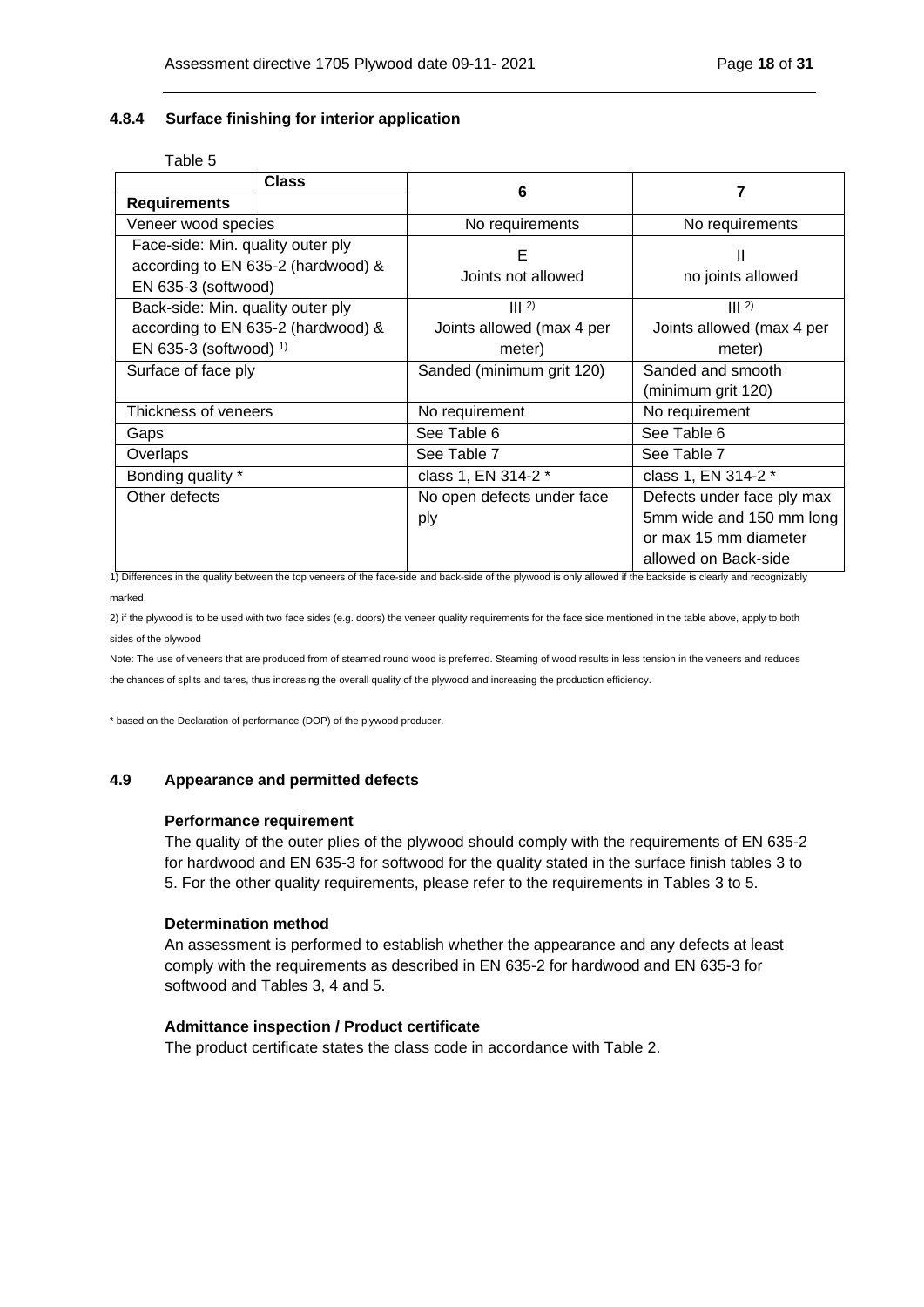### <span id="page-18-0"></span>**4.10 Gaps and open defects**

Gaps and open defects: Any opening at any side (not the faces) of the plywood panel caused by any reason or circumstance.

### **Performance requirement**

According to table 6

## **Determination method**

Measuring the width and depth with calibrated measuring equipment

### **Admittance inspection / Product certificate**

The product certificate states the class code in accordance with Table 2.

Table 6

|                    |            | <b>Classes</b> |                 |           |                 |                 |                 |  |  |
|--------------------|------------|----------------|-----------------|-----------|-----------------|-----------------|-----------------|--|--|
|                    | 1          | $\mathbf{2}$   | 3               | 4         | 5               | 6               | $\overline{7}$  |  |  |
| <b>Gaps in</b>     | <b>Not</b> | <b>Not</b>     | Allowed         | Allowed   | Allowed         | <b>Not</b>      | Allowed         |  |  |
| core               | allowed    | allowed        | as              | as        | as              | allowed         | as              |  |  |
| under              |            |                | described       | described | described       |                 | described       |  |  |
| face ply           |            |                | below           | below     | below           |                 | below           |  |  |
| <b>Width</b>       |            |                |                 |           |                 |                 |                 |  |  |
| ≤ 2mm <sup>*</sup> | X          | ✓              |                 |           | ✓               |                 | ✓               |  |  |
|                    |            |                |                 |           |                 |                 |                 |  |  |
| ≤ 6 mm             | X          | X              | 150 mm**        | 150 mm**  | 150 mm**        | 150 mm**        | 150 mm**        |  |  |
| $\leq$ 15mm        | X          | X              | 120 mm<br>$***$ | 120 mm**  | 120 mm<br>$***$ | 120 mm<br>$***$ | 120 mm<br>$***$ |  |  |
| ≤ 25 mm            | X          | X              | X               | 100 mm**  | 100 mm**        | X               | 100 mm**        |  |  |
| ≤ 70 mm            | X.         | X              | X               | 40 mm**   | 40 mm**         | X               | 40 mm**         |  |  |
| ≤ 150 mm           | X          | X              | X               | 10 mm**   | 10 mm**         | X               | 10 mm**         |  |  |

✓: Allowed

**X**: Not Allowed

- Stacked / aligned gaps in 2 or 3 consecutive layers are not allowed.

Gaps frequency per ply:

- 1 per meter of length for up to 25 mm thickness
- 2 per meter of length for 25mm and thicker

\*: No frequency limit

\*\*: Maximum depth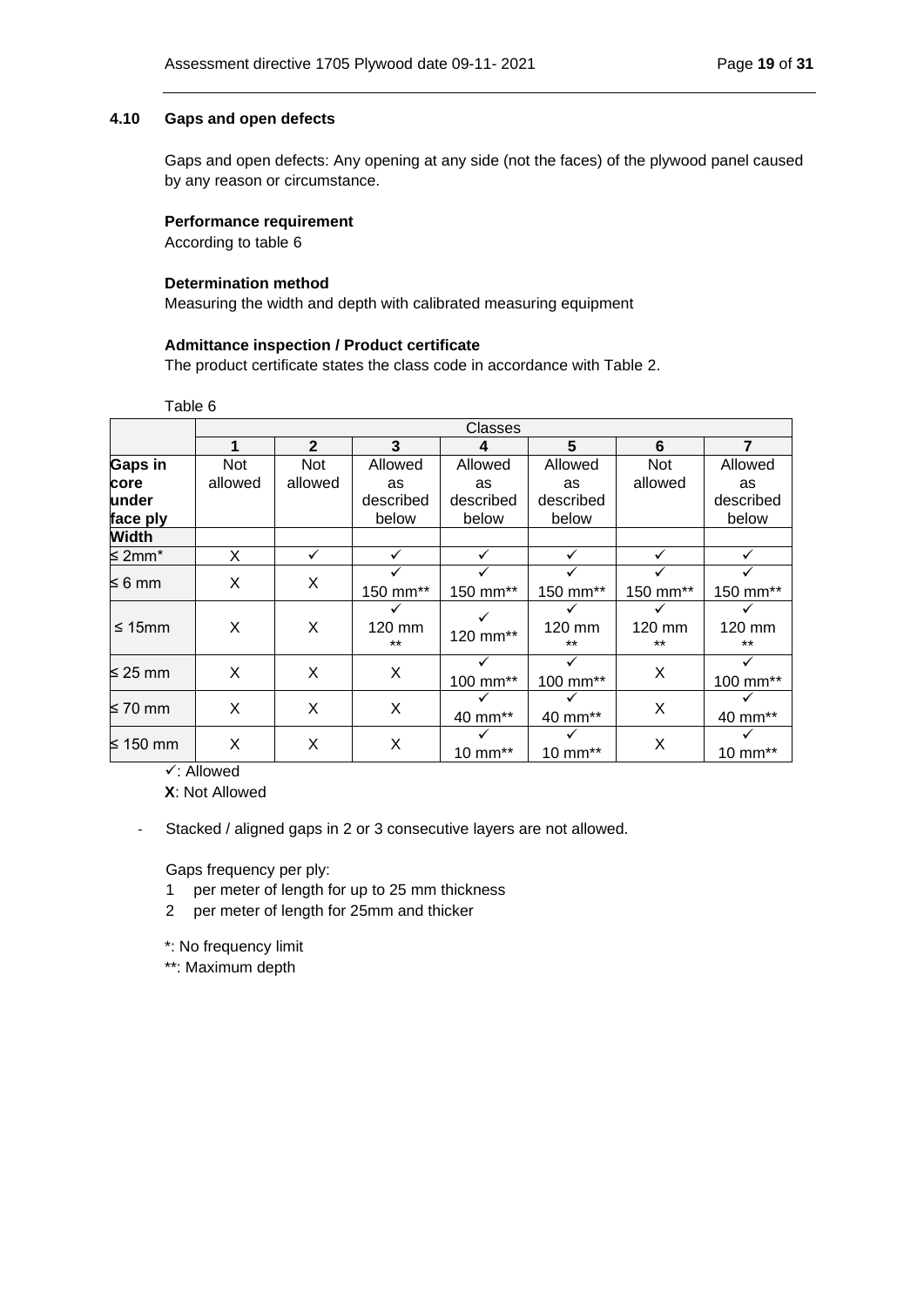### <span id="page-19-0"></span>**4.11 Overlaps**

Overlaps: an area in any side of the plywood (not the faces) where the original veneer layer is overlapped by another veneer layer or piece of a (the same) veneer layer caused by any reason or circumstance.

### **Performance requirement**

According to table 7

### **Determination method**

Measuring the width with calibrated measuring equipment

### **Admittance inspection / Product certificate**

The product certificate states the class code in accordance with Table 2.

Table 7

|                                                 |                       | Classes               |                                  |                                  |                                   |                       |                                  |  |
|-------------------------------------------------|-----------------------|-----------------------|----------------------------------|----------------------------------|-----------------------------------|-----------------------|----------------------------------|--|
|                                                 |                       | 2                     |                                  |                                  |                                   | 6                     |                                  |  |
| <b>Overlaps</b><br>in core<br>under<br>face ply | <b>Not</b><br>allowed | <b>Not</b><br>allowed | Allowed as<br>described<br>below | Allowed as<br>described<br>below | lAllowed as<br>described<br>below | <b>Not</b><br>allowed | Allowed as<br>described<br>below |  |
| <b>Width</b>                                    |                       |                       |                                  |                                  |                                   |                       |                                  |  |
| ≤ 5mm*                                          |                       |                       |                                  |                                  |                                   |                       |                                  |  |
| $\leq 10$ mm                                    |                       |                       |                                  |                                  |                                   |                       |                                  |  |
| $\leq$ 25mm                                     |                       |                       |                                  |                                  |                                   |                       |                                  |  |

✓: Allowed

**X**: Not Allowed

Stacked / aligned overlaps in 2 or 3 consecutive layers are not allowed.

Overlap frequency per ply: 1 per meter of length for up to 25 mm thickness 2 per meter of length for 25 mm and thicker

## <span id="page-19-1"></span>**4.12 Further specifics and properties (optional)**

Further specifics and/or properties of the plywood can be included in the product certificate. This is only possible if these properties can be independently verified by means of a standard or publication.

It is not allowed to include characteristics that are indicated as essential in the EN 13986.

## **Performance requirement**

The certificate holder establishes a value or description of a certain property and provides a reference to a standard or publication.

#### **Limiting value**

If applicable, the limiting value is stated by the certificate holder.

## **Determination method**

An assessment is performed to establish whether the stated values or description of the properties are correctly based upon the standard or publication to which the certificate holder refers.

## **Admittance inspection / Product certificate**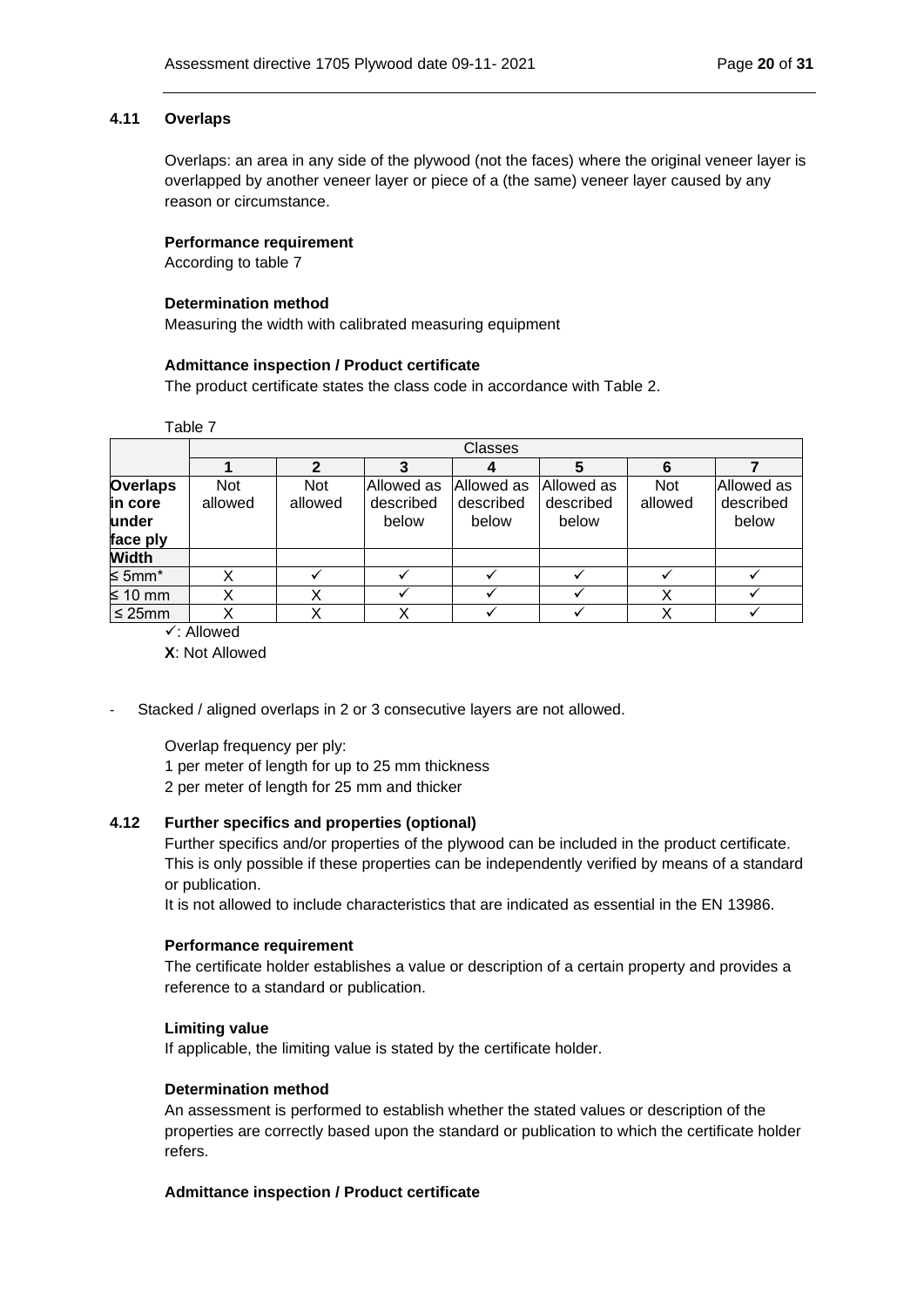The product certificate describes the specifics and/or properties of the product with the associated values. The standard or publication used to establish the values is also stated.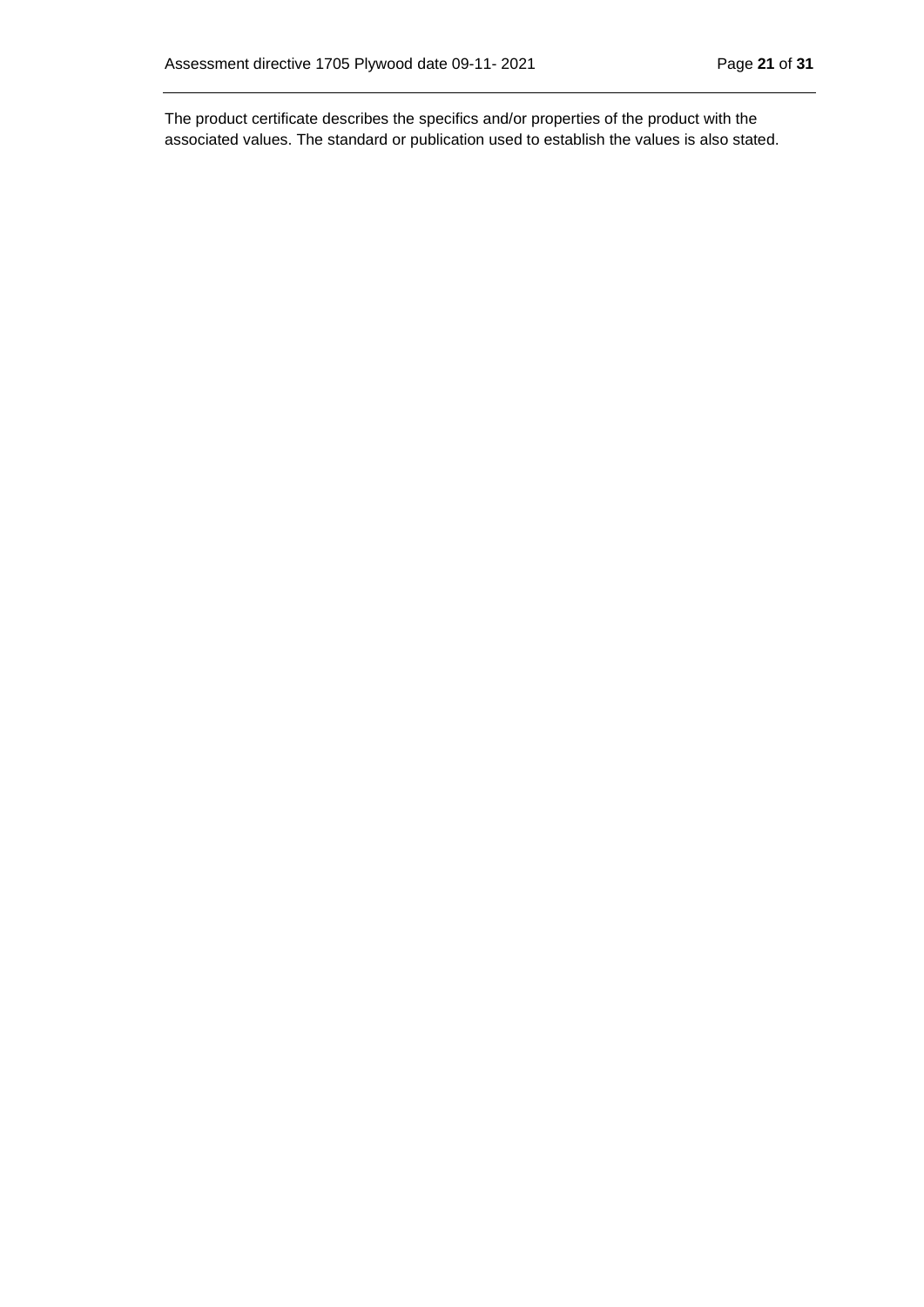## <span id="page-21-0"></span>**5 PROCESSING / APPLICATION INSTRUCTIONS**

The plywood producer is obliged to supply application instructions with the KOMO® certified plywood, or to refer to a document that is publicly available (e.g. on the producer's website). The processing instructions must cover at least the following points. The certificate holder determines the level of depth / detail of the instructions:

- 1. Transport, storage and protection of the plywood (during the construction phase also) Any points that are important for:
- 2. Finishing / coating
- 3. Application / affixing
- 4. Detailing and application (e.g. prevention of capillary seams)
- 5. Processing operations (e.g. drilling through, sawing and milling)
- 6. Structural plywood (if applicable)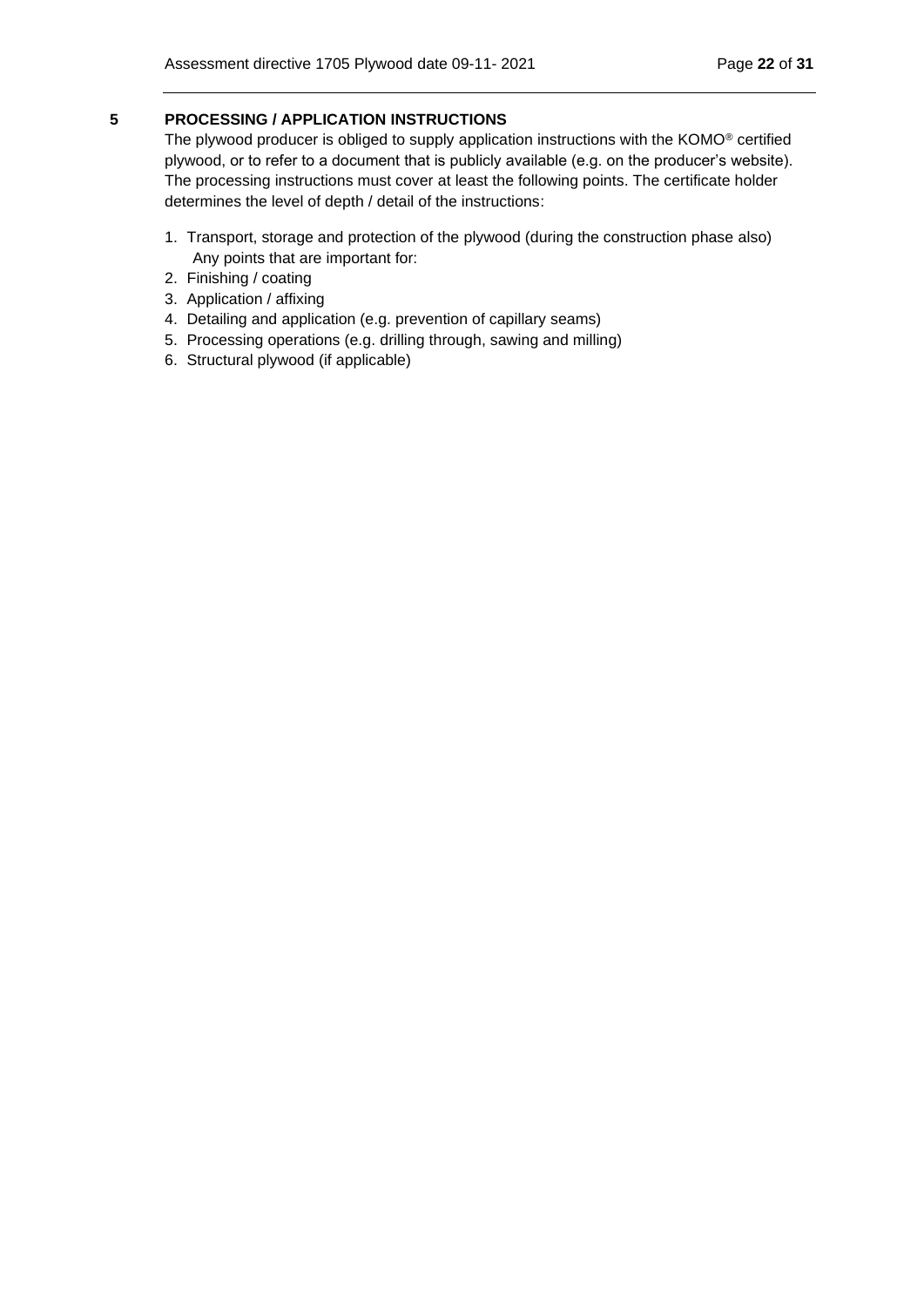# <span id="page-22-0"></span>**6 REQUIREMENTS REGARDING THE QUALITY SYSTEM**

#### <span id="page-22-1"></span>**6.1 General**

This chapter includes the requirements with which the producer's quality system must comply.

## <span id="page-22-2"></span>**6.2 Responsibility**

The responsibility for the manufacturing process of the product, and for internal quality monitoring and for the finished product lies with the producer.

### <span id="page-22-3"></span>**6.3 Manager of the quality system**

Within the organisational structure, an official must be appointed who is charged with and responsible for the management of the quality system

## <span id="page-22-4"></span>**6.4 Quality system**

### <span id="page-22-5"></span>**6.4.1 Management of documents**

The written procedures and work instructions for inspection and testing must be assessed for suitability and effectiveness and approved by authorised persons in the company before they are issued. Document management shall ensure that only valid documents are used during inspections and testing. The documents must be in Dutch, English or German, or be translated when the Certification Institute asks for this.

### <span id="page-22-6"></span>**6.4.2 Inspection and testing**

### **6.4.2.1 Internal quality control**

The producer shall have an internal quality control in which at least the following components are included and laid down in writing:

- raw materials inspection upon arrival
- workplace instructions (including monitoring of the production process)
- inspection of the end product
- inspection of the measuring equipment
- complaint registration
- any specific aspects (describe clearly)

#### **6.4.2.2 Registration**

Records must be kept of the inspections and tests as described in the IQC scheme. Registered data must be kept for at least 10 years.

## **6.4.2.3 Calibration**

Inspection, measuring and test equipment must be calibrated according to the requirements of the producer of the equipment. If these requirements are not available, the certificate holder should determine the calibrating scheme. Records must be kept of this calibration.

## **6.4.2.4 Supplies**

Raw materials, semi-manufactured products, etc., in regard to which reference is made to another assessment directive, must meet the requirements of the relevant assessment directive. The goods received must be inspected according to the IQC scheme.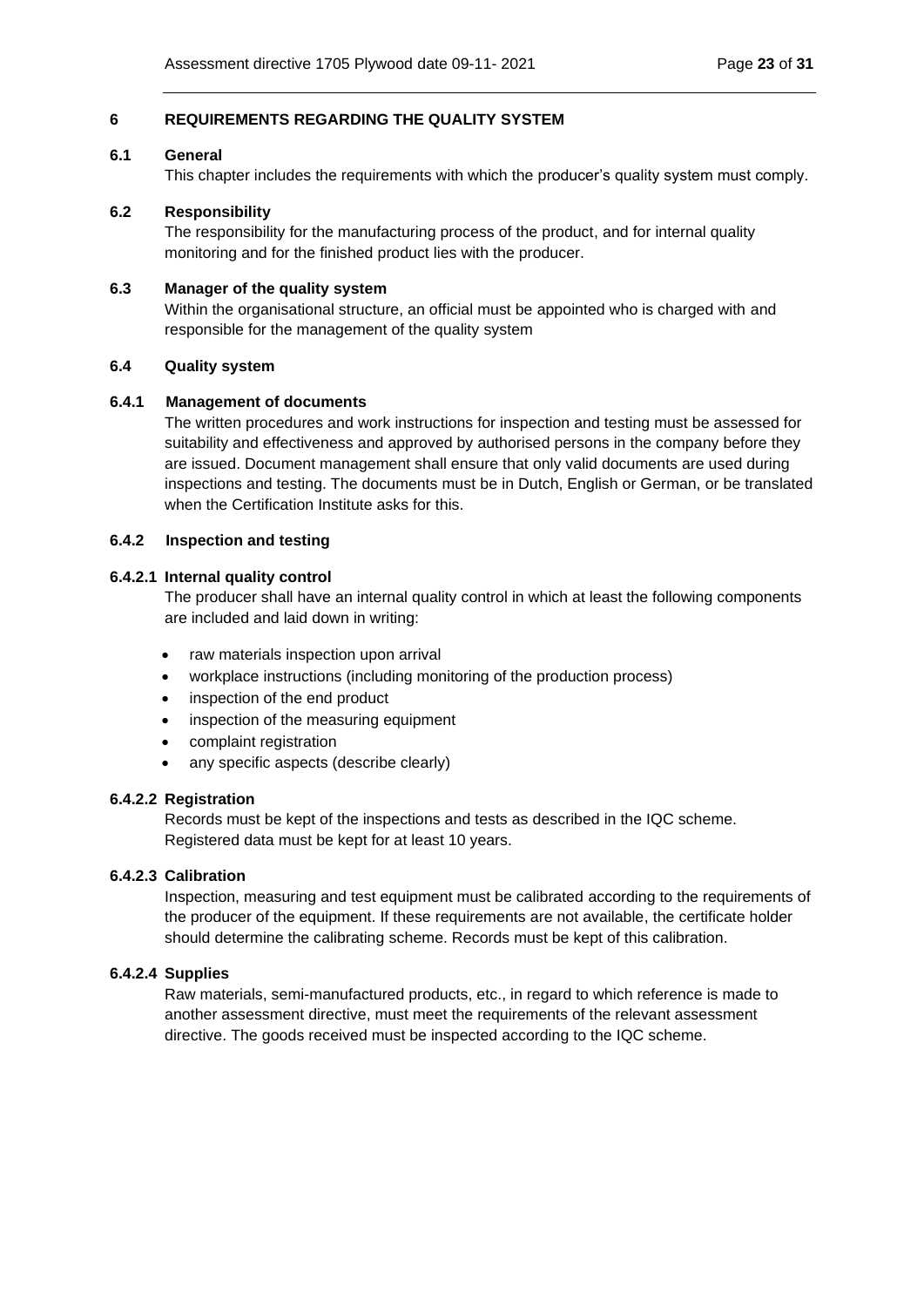### **6.4.2.5 Laboratory**

There must be a (separate), properly equipped area for carrying out laboratory activities and all the prescribed measuring and testing equipment must be present. If an external laboratory is used, it must be approved by the certification body. The samples used for inspection and testing must be clearly marked. Any testing sequence must be clearly recognisable. The certificate holder should have all equipment to be able to comply with the requirements of this assessment directive. For example:

- Viscosity meter
- pH meter
- Scale
- Tensile strength tester
- Thermometers, including a calibrated thermometer
- Thickness gauge
- Moisture meter

## **6.4.2.6 Non-conformities in products**

Products or parts of products that are found during the production process not to comply with the requirements must be clearly recognisable as such. If necessary, corrective measures must be taken.

## **6.4.2.7 Handling complaints**

The manufacturer (holder of the certificate) must demonstrably possess an operational complaints registration system concerning the product and its application to which the certificate applies. There must be a statement regarding every complaint describing how the complaint was analysed and dealt with and any appropriate corrective measures subsequently taken.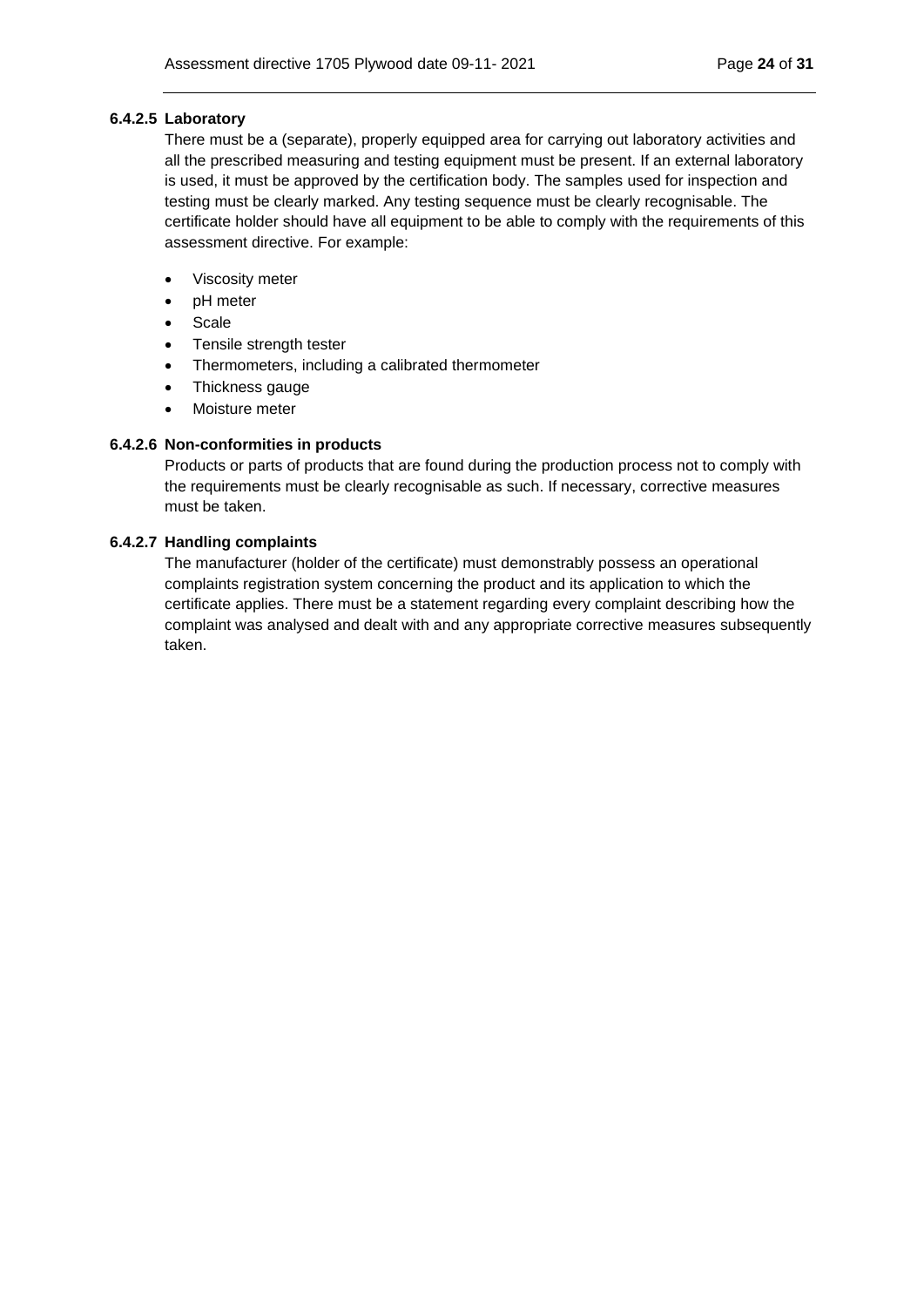#### <span id="page-24-0"></span>**7 MARKING**

Every sheet of the plywood product supplied under the attest(ation)-with-product certificate should be legibly marked with the following:

- The KOMO<sup>®</sup> word or logo, minimum size 5mm
- the number of the attest(ation)-with-product certificat
- production date / batch
- product class in accordance with Table 2
- If the plywood has been coated by the plywood producer, the letter "P" shall be added to the indication of product class (§4.4).
- If an overlay has been applied to the plywood by the plywood producer, the letter "O" shall be added to the indication of product class (§4.5).

If it is not possible to mark the sheet, for example due to the sheet being too thin, then in exceptional cases and in consultation with the certification body, it is possible to mark the product on the packet.

#### **Comment**

The certificate holder is obliged to ensure that every customer is in possession of, or has access to (website), a current and complete copy of the relevant KOMO® certificate, including all pages and any annexes.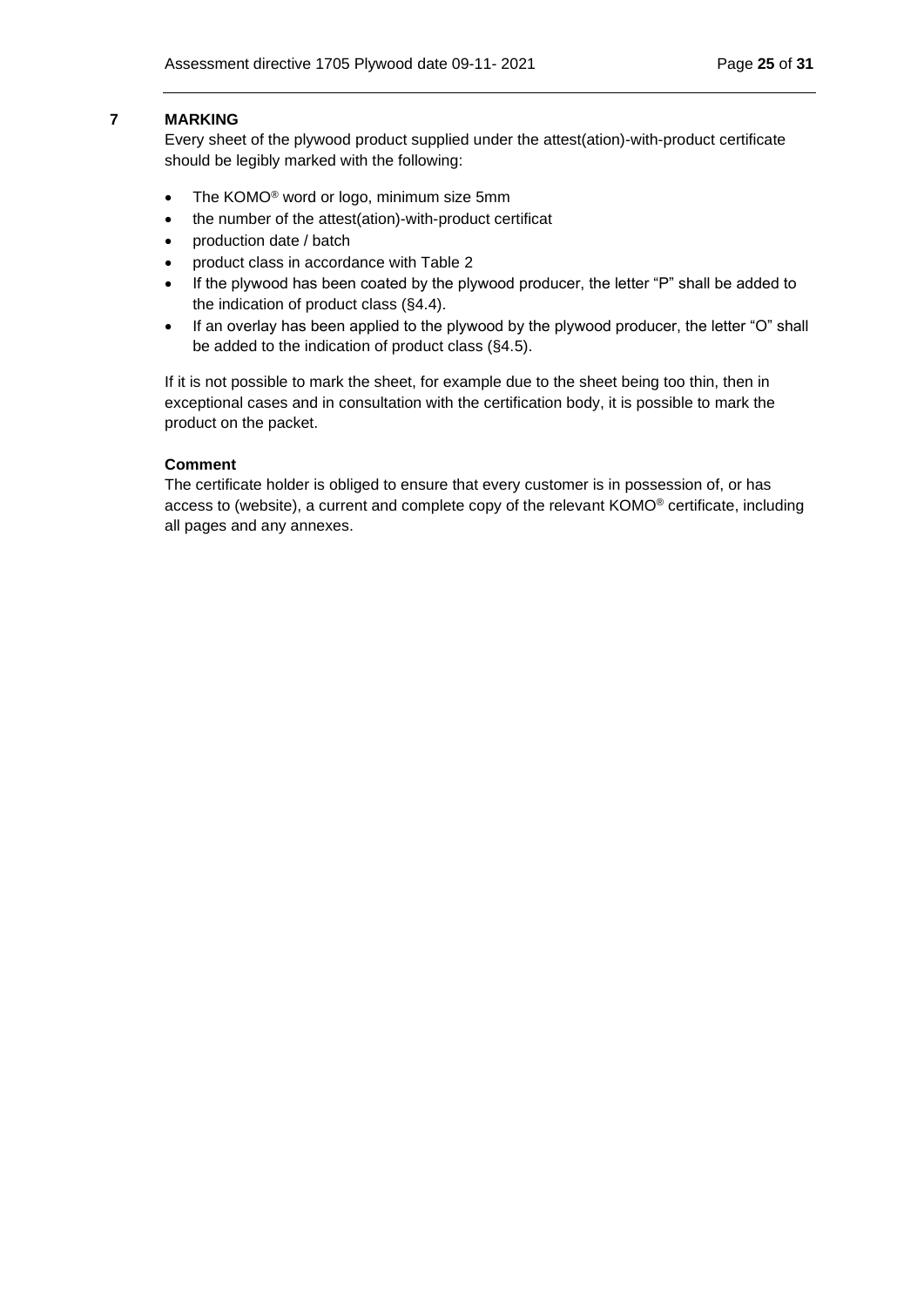### <span id="page-25-0"></span>**8 REQUIREMENTS TO BE MADE OF EXTERNAL INSPECTION**

#### <span id="page-25-1"></span>**8.1 External control for the KOMO® attest(ation) part**

In relation to the attest(ation), once every 5 years or sooner if necessary, the certification institute re-assesses the performances of the product in its application, using the declaration of performance elaborated by the certificate holder. At the same time an assessment of the relevant registration of complaints is done.

#### <span id="page-25-2"></span>**8.2 External control for the KOMO® product certificate part**

### <span id="page-25-3"></span>**8.2.1 In relation to the essential characteristics**

Relating to the product characteristics (as described in the Declaration of performance elaborated in context of the European construction product directive), no assessment of the quality system and/or sampling will be done. The quality control of the essential characteristics is part of the Factory Production Control (FPC), as described in the ZA annex of the relevant European harmonised standard.

### <span id="page-25-4"></span>**8.2.2 In relation to the other product characteristics**

Relating to the other product characteristics the certification body will assess, with or without prior notice and at least once a year, whether the technical specification has been continuously satisfied, whether production meets the specifications laid down by the manufacturer and agreed upon with the certification body, and whether the manufacturer's internal quality control scheme meets the requirements laid down in Chapter 6. The aforementioned frequency of the inspections can be adjusted on the recommendation of the Board of Experts.

Generally speaking, the applicant or certificate holder's country must be safe for the certification body's inspection visits. In case of a travel advisory issued by the Ministry of Foreign Affairs, the country will not be visited and the products will be inspected upon arrival in the Netherlands. In that case, the producer is obliged to notify the certification body, in good time and in writing, of the deliveries, including the time and location of receipt.

#### **Periodic sampling**

Once a year, a sample is drawn from the market and the properties of this product are verified by tests in accordance with the applicable standard by an independent laboratory (The tests will not include essential characteristics as described in the ZA annex of the relevant European harmonised standard).

#### **Extra inspections or sampling**

If independently acquired evidence indicates a non-compliant product relating to other product characteristics (not including essential characteristics as described in the ZA annex of the relevant European harmonised standard), the certification body has the authority to perform extra inspections at the production location or to draw extra samples for further investigation by an external laboratory. The costs of this shall be borne by the certificate holder. A written report of these inspections will be prepared. Examples of independently obtained evidence include the detection of a non-conformity during an inspection, the detection of a nonconformity in a product that has already been put on the market, and a formal complaint by third parties regarding the certificate holder or the product.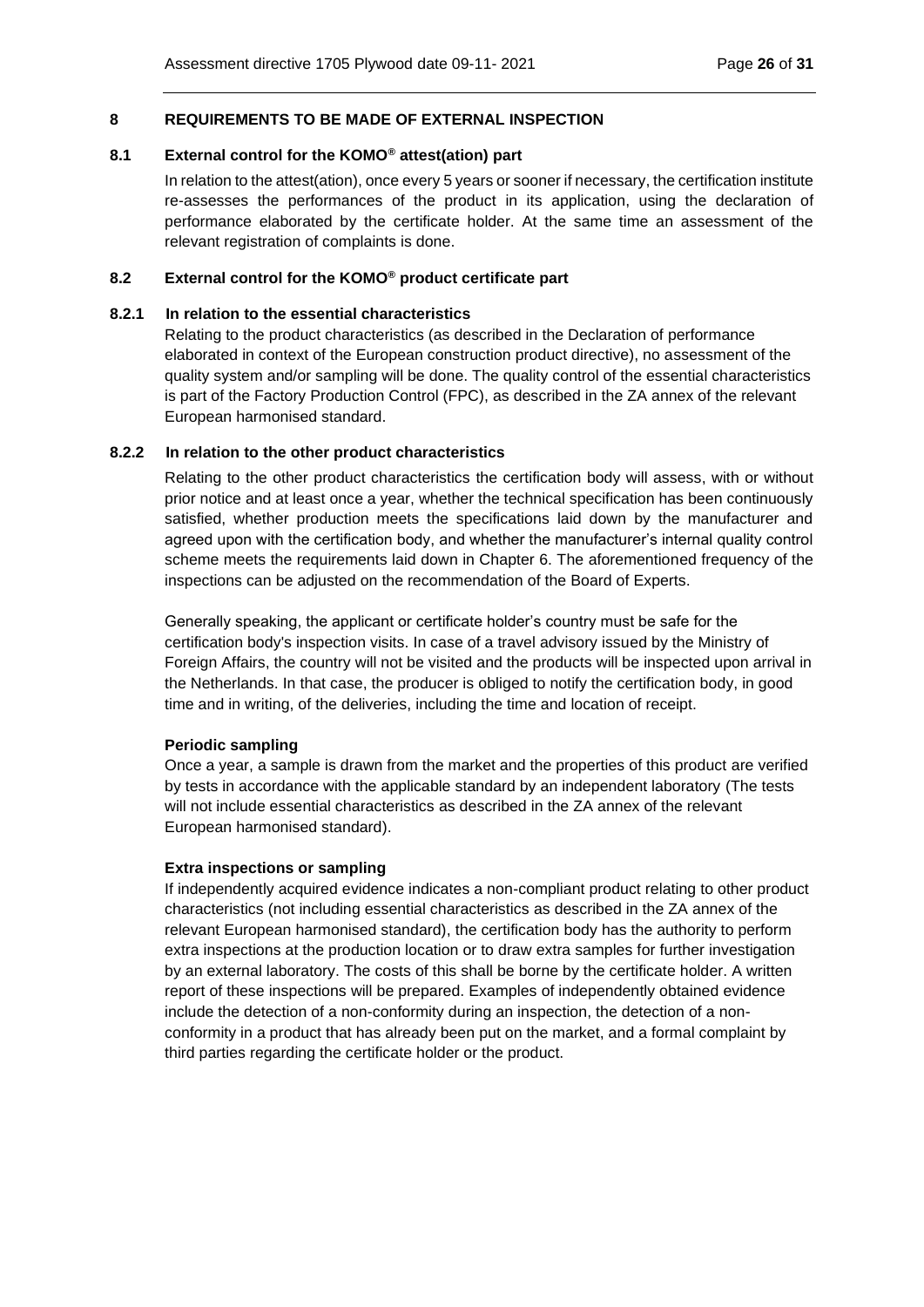#### **Batch inspection and arbitration**

The KOMO® certificate system is based upon the assumption of faultless production. At the moment that the products leave the factory, the certificate holder should have done everything possible to deliver a fully compliant product. The quality and production systems should be arranged to achieve this. If, after delivery, a dispute should nevertheless arise between the certificate holder and the customer, the batch of plywood shall be assessed on the basis of a random test, whereby it is assumed that the other product characteristics ((not including essential characteristics as described in the ZA annex of the relevant European harmonised standard) are uniformly distributed throughout the entire batch. The testing procedure is based upon NPR-CEN/TS 12169, with the random sample size being a function of the batch size.

- A batch is defined as a quantity of bundles in which defects are uniformly distributed because they are of the same type and were produced in the same production period and on the same production line.
- Only unbroken bundles, the traceability of which can be clearly assigned to the producer, are assessed.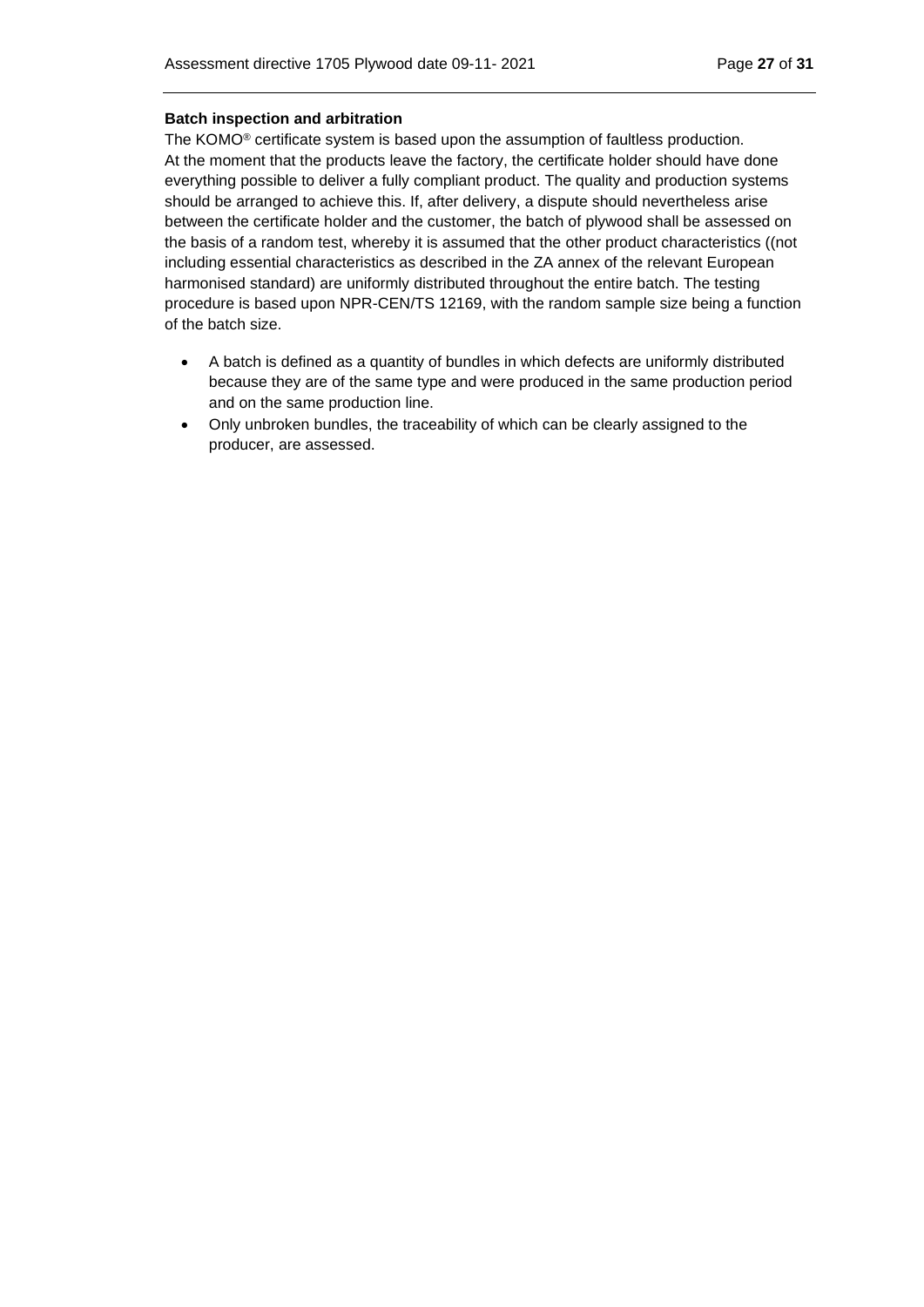## <span id="page-27-0"></span>**9 REQUIREMENTS REGARDING THE CERTIFICATION BODY**

### <span id="page-27-1"></span>**9.1 General**

The certification body must comply with the requirements specified in ISO 17065 and have a license agreement with Foundation KOMO.

In addition, the body must be accredited by the Dutch Accreditation Council for the scope of this assessment directive, or have initiated the application procedure for this. The certification body must have a set of regulations, or an equivalent document, in which the general rules used for certification are specified.

In particular these are:

- The general rules for performing the admittance inspection, split up into:
	- The procedure for informing suppliers about the administrative processing of an application;
	- The procedure for implementing the inspection;
	- The procedure for deciding about acceptance based on the admittance inspection
- The general rules concerning the performance of inspections and the inspection aspects used;
- The measures to be taken by the certification body in the event of non-conformities;
- The rules for the termination of a certificate;
- The option of lodging an appeal against decisions or measures taken by the certification body.

## <span id="page-27-2"></span>**9.2 Certification staff**

## **General**

The certification body must be accredited for the subject of this assessment directive by the Council for Accreditation. If this relates to a new certification field for the certification body, the subject shall be reported to the Council for Accreditation.

## **Certification staff**

Staff involved in the certification process must be demonstrably qualified for the performance of the required activities. The following qualification requirements apply in respect of education, training, expertise and experience: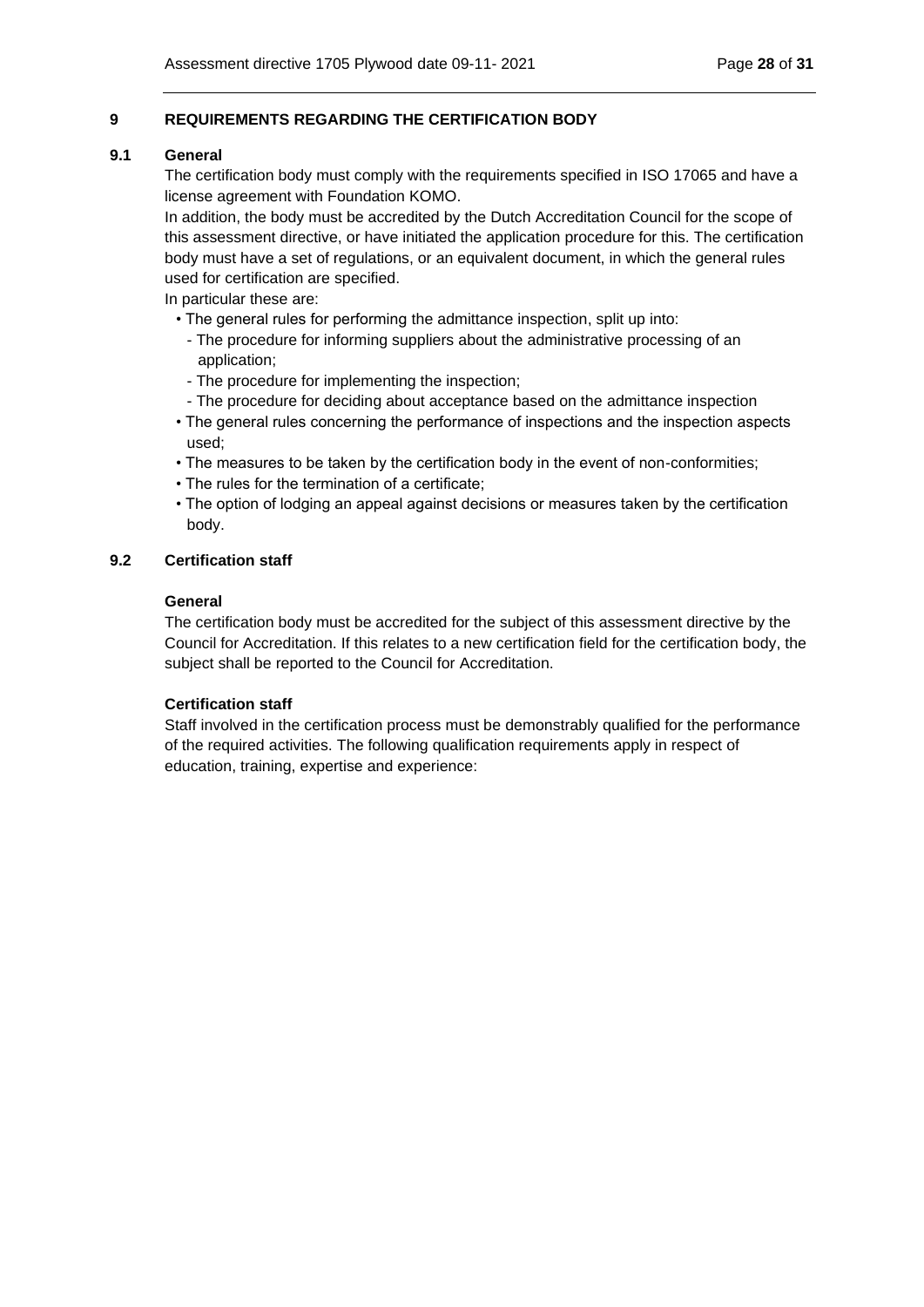| <b>Certification personnel</b>                   | <b>Education</b>                                   | <b>Expertise/experience</b>                                                                                                                                                                                                                 |
|--------------------------------------------------|----------------------------------------------------|---------------------------------------------------------------------------------------------------------------------------------------------------------------------------------------------------------------------------------------------|
| Controller<br>Execution<br>Admittance inspection | • Intermediate Vocational<br><b>Training level</b> | • Production and application of wood<br>based panels or similar<br>• Training of ISO 9001 auditor<br>• Two year experience in timber industry<br>or similar                                                                                 |
| Assessor                                         | • Higher Vocational<br>Education                   | Timber and/or building education<br>or similar<br>Production and application of<br>$\bullet$<br>wood based panels or similar<br>Minimum of two year experience<br>$\bullet$<br>on management level within the<br>timber industry or similar |
| Decision maker                                   | • Higher Vocational<br>Education                   | • Management experience or similar<br>• Certification or similar<br>• Accreditation criteria or similar<br>• Knowledge of relevant certification<br>systematics.                                                                            |

## <span id="page-28-0"></span>**9.3 Sanctions**

The policy concerning sanctions (measures taken against certificate holders, by the certification institute, in case of non-conformities) shall be described in a separate, dedicated document or be included in the regulations of the certification institute as describe in paragraph 9.1 above.

### <span id="page-28-1"></span>**9.4 Reports to the college of experts**

The certification institute reports at least once a year concerning the certification activities. This report shall contain at least the following subjects:

- Mutations in the amount of certificates (new/terminated);
- The amount of executed inspections in relation to the prescribed frequency;
- Inspection results.
- Complaints received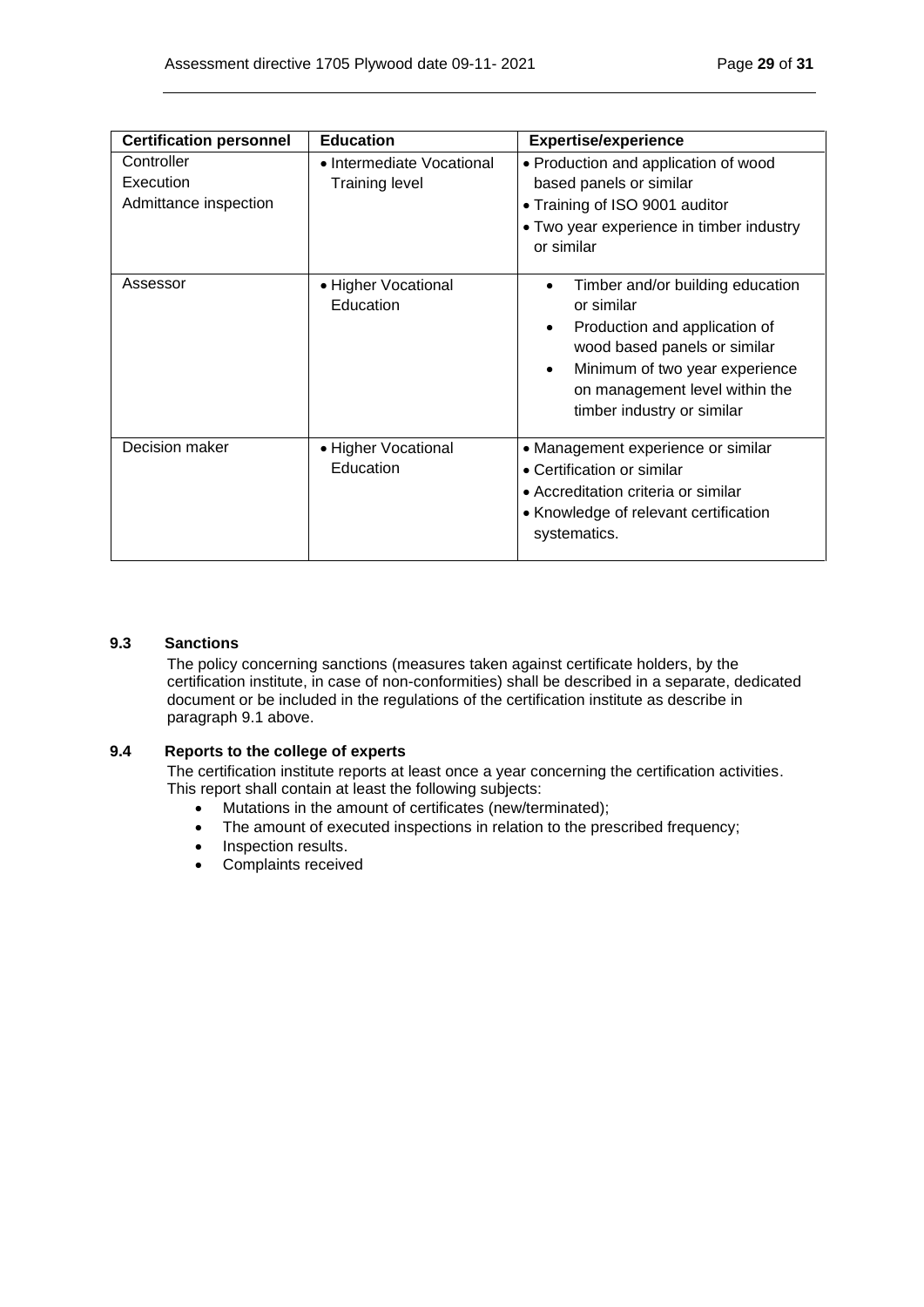# <span id="page-29-0"></span>**10 LIST OF DOCUMENTS REFERRED TO**

| Bouwbesluit 2012<br>(Dutch Building Act)                                                                                                          | Stb. 2011, 416, 676; Stb. 2012, 125, 256, 441, 643;<br>Stb.2013, 75, 244, 462; Stb. 2014, 51, 211, 232, 233;<br>333, 342, 358, 539; Stb 2015, 92, 249, 425 Stb. 2016,<br>383, 384 .en de Ministeriële Regelingen Stcrt. 2011,<br>23914; Stcrt. 2012, 13245 Stcrt. 2013, 5457, 16919;<br>Stcrt. 2014, 4057, 34076, 37003; Stcrt. 2015, 17338,<br>45221; Stcrt. 2016, 33491, 71548                                |
|---------------------------------------------------------------------------------------------------------------------------------------------------|-----------------------------------------------------------------------------------------------------------------------------------------------------------------------------------------------------------------------------------------------------------------------------------------------------------------------------------------------------------------------------------------------------------------|
| <b>CPR</b>                                                                                                                                        | European construction product regulation EU 305/2011                                                                                                                                                                                                                                                                                                                                                            |
| NEN-EN 314-2:1993<br>NEN-EN 315: 2000                                                                                                             | Plywood. Bonding quality Part 2: Requirements<br>Plywood. Tolerances for dimensions                                                                                                                                                                                                                                                                                                                             |
| NEN-EN 350-2: 1994                                                                                                                                | Durability of Wood and Wood-based Products - Natural<br>Durability of Solid Wood: Guide to natural durability and<br>treatability of selected wood species of importance in<br>Europe                                                                                                                                                                                                                           |
| NEN-EN 635-2:1995                                                                                                                                 | Plywood - Classification by surface appearance - Part 2:<br>hardwood                                                                                                                                                                                                                                                                                                                                            |
| NEN-EN 635-3:1995                                                                                                                                 | Plywood - Classification by surface appearance - Part 3:<br>softwood                                                                                                                                                                                                                                                                                                                                            |
| NEN-EN 717-2: 1995/C1: 2002                                                                                                                       | Wood-based panels. Determination of formaldehyde<br>release. Part 2: Formaldehyde release by the gas<br>analysis method.                                                                                                                                                                                                                                                                                        |
| NEN-EN 1990+A1+A1/C2:2011<br>$+$ NB: 2011                                                                                                         | Eurocode: Basis of structural design, including national<br>annex NB:2011                                                                                                                                                                                                                                                                                                                                       |
| NEN-EN 1991-1-1+C1:2011 +<br>NB:2011                                                                                                              | Eurocode 1: Actions on structures - Part 1-1: General<br>actions - Densities, self-weight, imposed loads for<br>buildings, including national annex NB:2011                                                                                                                                                                                                                                                     |
| NEN-EN 1991-1-3+C1:2011+<br>NB: 2011<br>NEN-EN 1991-1-4+A1+<br>$C2:2011 + NB:2011$<br>NEN-EN 1995-1-1+C1+<br>A1:2011 + NB:2013 A2:2014<br>NB:2013 | Eurocode 1: Actions on structures - Part 1-3: General<br>actions - Snow loads including national annex NB:2011<br>Eurocode 1: Actions on structures - Part 1-4: General<br>actions - Wind actions including national annex NB:2011<br>Eurocode 5: Design of timber structures - Part 1-1:<br>General - Common rules and rules for buildings,<br>including amendment sheet C1:2012 and National<br>Annex NB:2012 |
| NEN-EN 13501-1:2007 +<br>A1:2009                                                                                                                  | Fire classification of construction products and building<br>elements - Part 1:                                                                                                                                                                                                                                                                                                                                 |
| NEN-EN 13986: 2004+A1:2015                                                                                                                        | Wood-based panels for use in construction -<br>Characteristics, evaluation of conformity and marking                                                                                                                                                                                                                                                                                                            |
| NEN-EN-ISO 9001:2015<br>NEN-EN-ISO/IEC 17020:2012                                                                                                 | Quality management systems - Requirements<br>Conformity assessment -- Requirements for the<br>operation of various types of bodies performing<br>inspection                                                                                                                                                                                                                                                     |
| NEN-EN-ISO/IEC 17021-1:2015                                                                                                                       | Conformity assessment -- Requirements for bodies<br>providing audit and certification of management systems<br>-- Part 1: Requirements                                                                                                                                                                                                                                                                          |
| NEN-EN-ISO/IEC<br>17025:2005/C1:2007                                                                                                              | General requirements for the competence of testing and<br>calibration laboratories                                                                                                                                                                                                                                                                                                                              |
| NEN-EN-ISO/IEC 17065:2012                                                                                                                         | Conformity assessment -- Requirements for bodies<br>certifying products, processes and services                                                                                                                                                                                                                                                                                                                 |
| NPR-CEN/TS 12169: 2008                                                                                                                            | Criteria for the assessment of conformity of a lot of sawn<br>timber                                                                                                                                                                                                                                                                                                                                            |
| PS1-09: 2010                                                                                                                                      | Structural Plywood (with typical APA trademarks)                                                                                                                                                                                                                                                                                                                                                                |